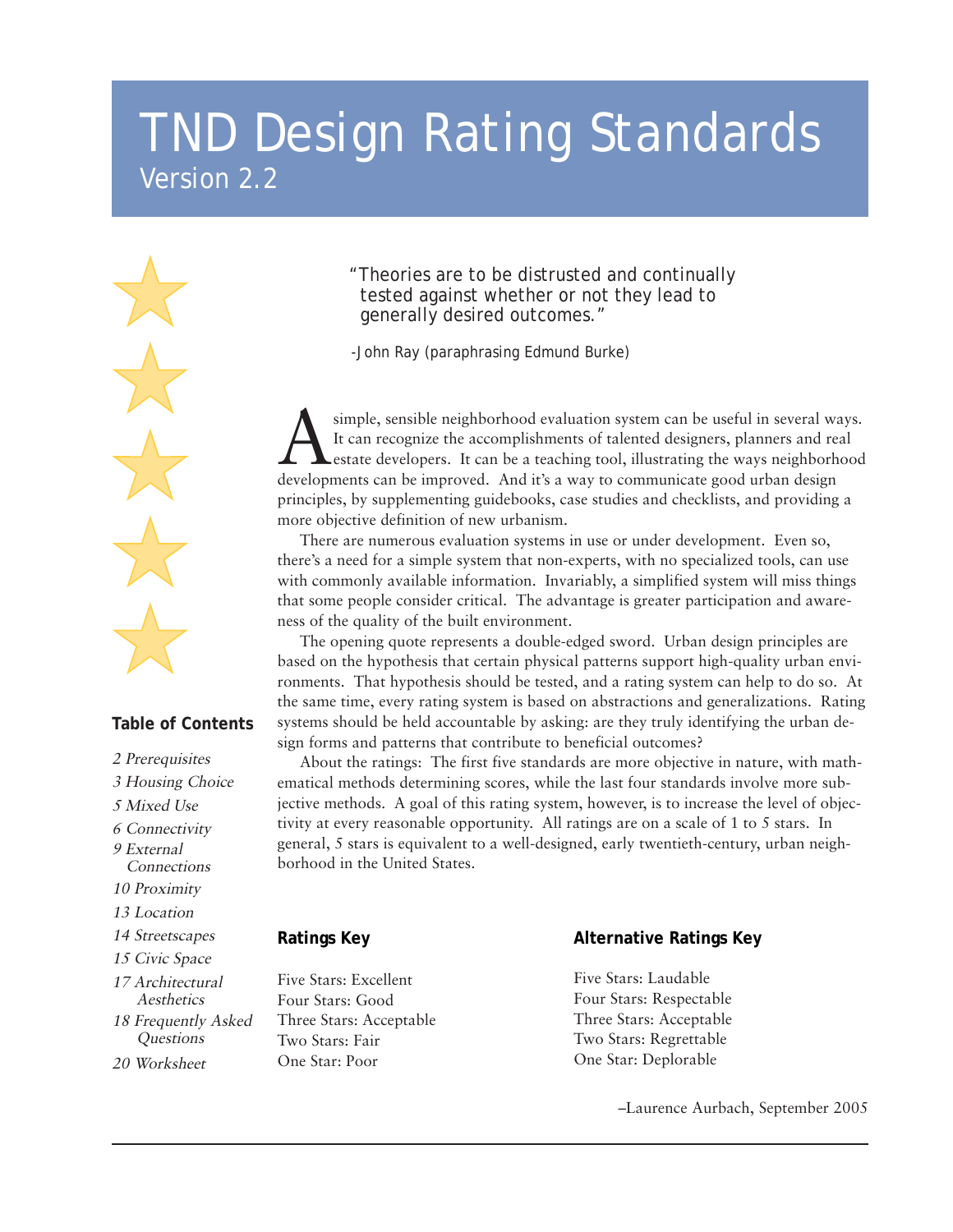# Prerequisites

#### **Inclusiveness**

Gated developments should not be considered TNDs and are automatically disqualified from consideration. Developments in which all housing is unavailable to the full public, such as entirely age- or organizationrestricted developments, are also disqualified.

#### **Size**

• Neighborhood scale development

A minimum of 15 acres (6 hectares) is required for a development to be evaluated by the full standards in this guidebook.

• Block scale development

Developments that are smaller than 15 acres but larger than 2 blocks and 40 dwellings can be evaluated with the following standards: Streetscape, location, proximity and architectural aesthetics. The connectivity, external connectivity and civic space standards may or may not apply. Uses must contain a mix of housing and other uses, but the full mixed-use standard may not apply. Housing should add to the housing choice available in the larger (up to 200 acre/ 81 hectare) neighborhood, but the full housing choice standard may not apply.

• Lot scale development

Developments that are smaller than 2 blocks and 40 dwellings can affect neighborhood character, but in most cases will not affect neighborhood structure. Developments at this scale can be evaluated with the following standards: Streetscape (frontages only), lo-

The author gratefully thanks the people who have reviewed sections of this guidebook and generously contributed suggestions for improvement.

Robert Alminana Jessica Millman Nathan Norris Lee Sobel Bill Spikowski Cindy van Empel Robert Steuteville Sandy Sorlien Joseph R. Molinaro Allison Ude



cation, proximity and architectural aesthetics. Other standards may or may not apply.

#### **Time**

Planners, designers and historians can be deeply involved with analyzing initial, pre-construction site plans. However, people are generally concerned with what has already been built, because that is what is more obviously affecting their quality of life. Neighborhood ratings are like restaurant ratings: Everyone knows a restaurant rating from five years ago isn't worth much. What happens when the chef leaves, when the ownership changes, when a new menu is adopted? A neighborhood in its beginning years changes nearly as often, and frequent updates to its rating are appropriate. Therefore, start off by rating the initial site plan, and then make updates whenever sufficient change has occurred to warrant an update. Ratings are based on a snapshot in time, and there are definite pitfalls in thinking of them as final, enduring pronouncements.

 The need for frequent updates is another reason that the ratings process should be as simple, quick and low-cost as possible.

#### **What is a TND?**

The acronym TND stands for Traditional Neighborhood Development, a comprehensive planning system that includes a variety of housing types and land uses in a defined area. The variety of uses permits educational facilities, civic buildings and commercial establishments to be located within walking distance of private homes. A TND is served by a network of paths, streets and lanes suitable for pedestrians as well as vehicles. This provides residents the option of walking, biking or driving to places within their neighborhood. Present and future modes of transit are also considered during the planning stages.

Public and private spaces have equal importance, creating a balanced community that serves a wide range of home and business owners. The inclusion of civic buildings and civic space – in the form of plazas, greens, parks and squares – enhances community identity and value.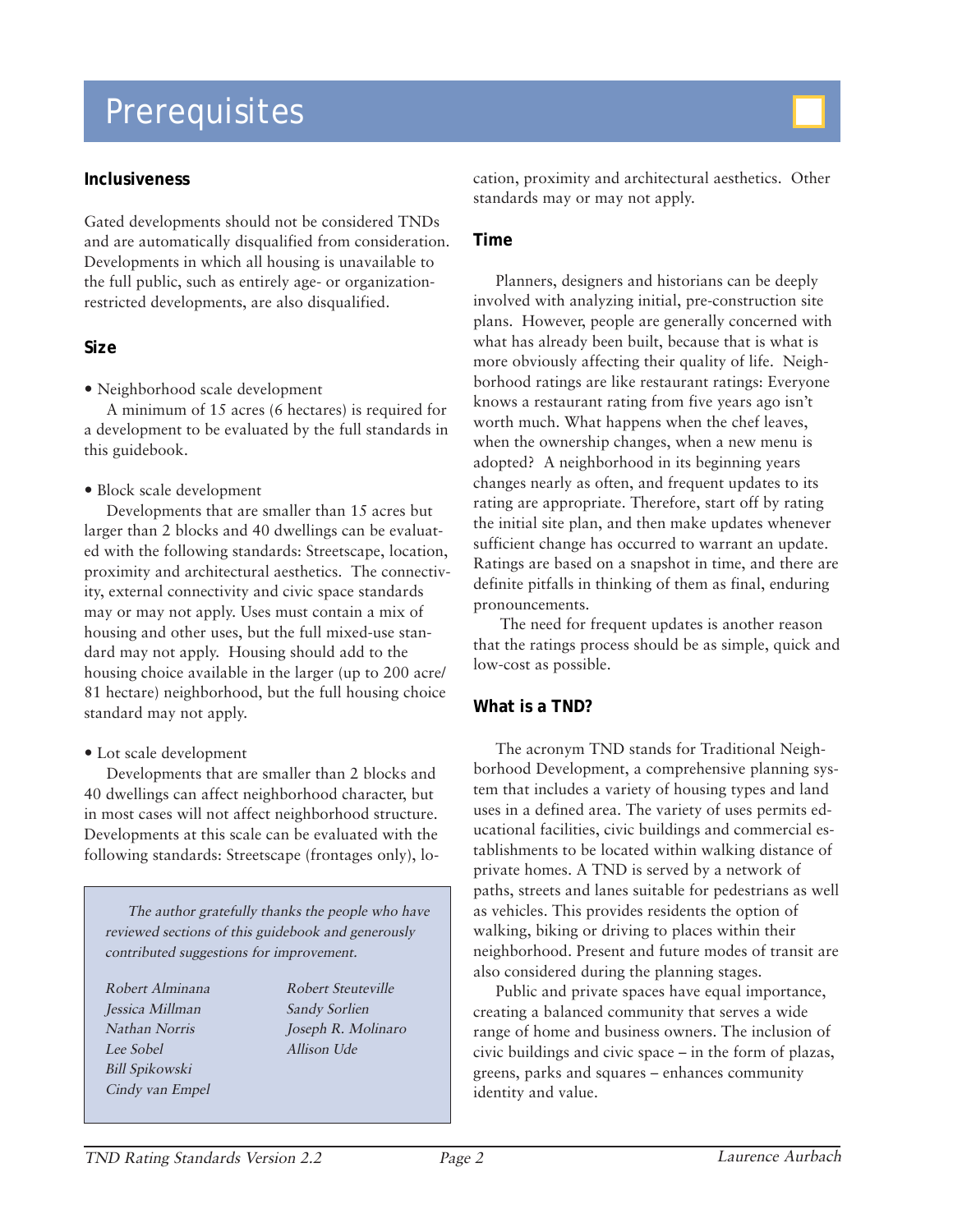# Housing Choice

#### **Definition**

Housing diversity refers to a variety of housing that serves different market segments or socio-economic categories. This standard measures the probability that any two dwellings will be different in type and/or size.<sup>1</sup>

An **accessory unit** is a suite that functions as an independent dwelling and is in a secondary building sharing a lot with the primary building. A **multifamily dwelling** is in a building that accommodates multiple dwellings above and beside each other, sharing common entrances.

#### **Method**

Count the number of dwellings in each category:

|                                                      | Less<br>than<br>1,200<br>sq ft | 1,200<br>to<br>2,600<br>sq ft | More<br>than<br>2,600<br>sq ft |
|------------------------------------------------------|--------------------------------|-------------------------------|--------------------------------|
| Detached residential                                 |                                |                               |                                |
| Duplex or townhouse                                  |                                |                               |                                |
| Multifamily dwelling in<br>building with no elevator |                                |                               |                                |
| Multifamily dwelling in<br>building with elevator    |                                |                               |                                |
| Live/work                                            |                                |                               |                                |
| <b>Accessory Unit</b>                                |                                |                               |                                |
| Subtotal (add up each column)                        |                                |                               |                                |
| Total (add up subtotals)                             |                                |                               |                                |

If the square footage of housing is not available, it may be possible to estimate the size of dwellings using the following rules of thumb:

- Less than 1,200 sq ft = suitable for  $1-2$  inhabitants
- 1,200–2,600 sq ft = suitable for 3–5 inhabitants
- More than 2,600 sq ft = suitable for  $6+$  inhabitants

Apply the Simpson Diversity Index to the totals.

The final result represents the probability that two dwellings randomly selected will be in different categories. The formula is:

 $1 - \sum (n/N)^2$ 

 $\bullet$  n = the total number of dwellings in a particular category

 $\bullet$  N = the total number of dwellings in all categories

See the case study on the next page.

#### **Scoring**

Five stars: 0.7 to 1 Four stars: 0.5 to 0.7 Three stars: 0.3 to 0.5 Two stars: 0.1 to 0.3 One star: 0 to 0.1

If two categories together account for more than 85% of dwellings, the maximum allowable score is three stars, "acceptable."

#### **Discussion**

A diverse range of housing can allow members of an extended family to live in the same neighborhood. It can provide housing for those who work in the neighborhood, in fields like teaching, emergency response, and services. When neighborhoods serve a variety of ages and incomes, they are not dominated by a single cohort that ages in place, and therefore they are more resistant to cycles of abandonment and decline. Diverse housing has demonstrated success breaking up unhealthy concentrations of poverty.<sup>2</sup>

The main reason for housing diversity is to serve a variety of incomes and family types in one neighborhood. An additional, perhaps minor reason, is an aesthetic preference for a variety of housing types in place of housing monocultures.

There are three factors that will maximize the variety of incomes and family types: price, size and type. Price is left out of this rating system: Price data is difficult to obtain, is always changing due to market conditions, and affordability is to a large degree dependent on government policy.

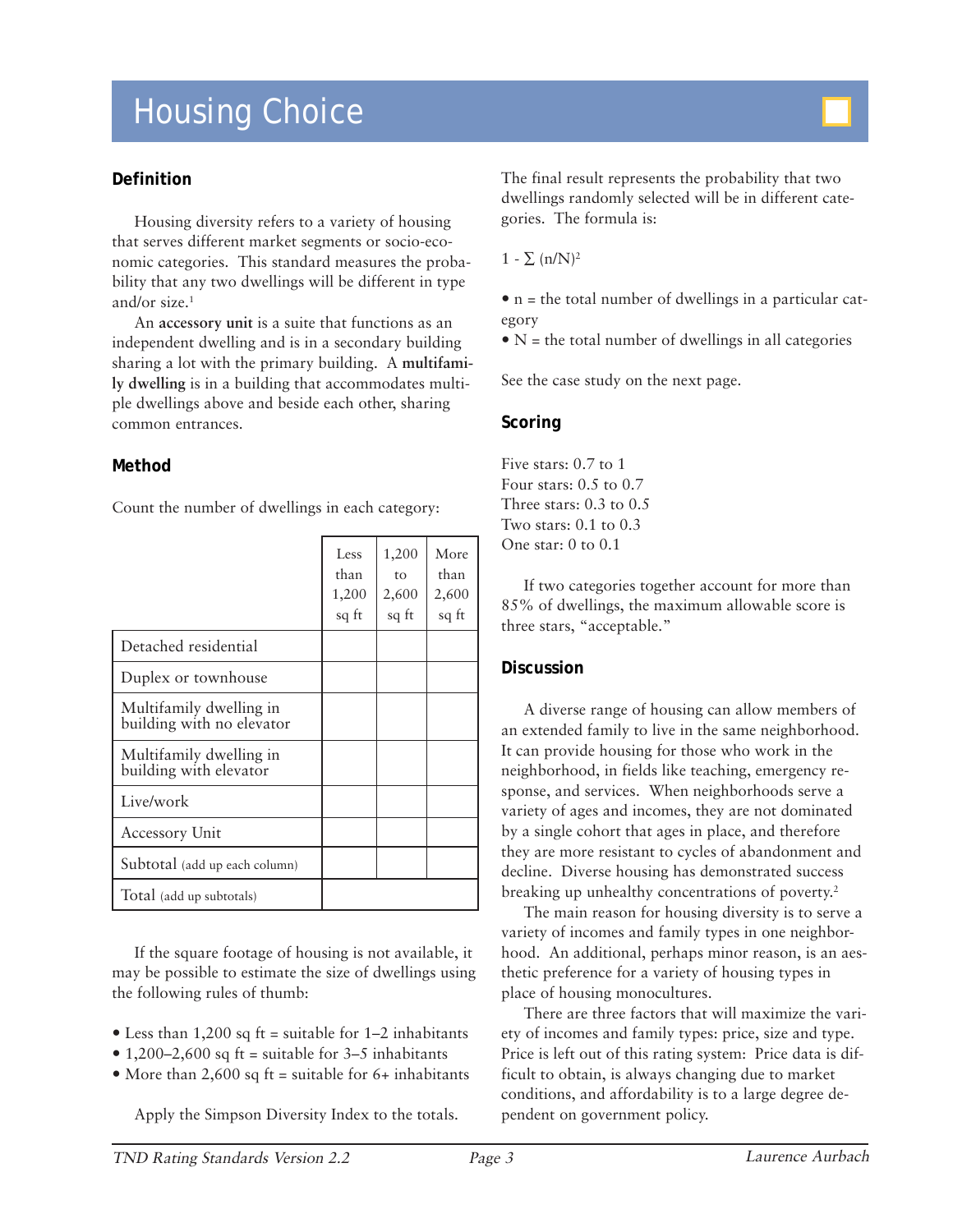## Housing Choice

That leaves size and type, the two axes of the classification grid on the previous page. Building size is straightforward and related to household size.

The type classifications are the minimum number that still group significant sociological function. For example, consider two detached residential types: a sideyard house and a courtyard house. Do a sideyard house and a courtyard house of equal square footage serve significantly different socio-economic markets? If not, then it is valid to group together those types.

Accessory units are treated as a separate category. That is done primarily for urban design reasons, rather than sociological reasons. That is, the impact of accessory units on the function and aesthetics of a neighborhood's urbanism is strong. But from a sociological viewpoint, the residents of accessory dwellings will be similar to the residents of nearby apartment/ condos (assuming they exist).

Apartment units that are contained within single family houses are classified in the apartment/condo category. The existence of such units is one of the justifications for the elevator/no elevator distinction.

Statistics about the type and size of housing stock may prove to be difficult to obtain, particularly in older neighborhoods. Of all the standards in this rating system, housing diversity will likely be the most difficult to research.

#### **Case Study**

Kentlands in Gaithersburg, Md., was designed in 1988 and is now almost completely built out. In addition, a department store was recently demolished and redeveloped as a condominium complex, leading to significant increases in population.

Information in this case was conveniently provided by the town architect and by online sales websites.<sup>3</sup>

Kentlands housing types -- rough estimates:

1. Detached residential (2,600+ sq ft) ............. 238 2. Detached residential (1,200–2,600 sq ft) .... 239 3. Townhouses ............................................. 378 4. Apartments/condominiums w/ elevator ...... 513 5. Apartments/condominiums w/o elevator .... 909 6. Live-works ................................................ 45 7. Accessory units ............................................. 36 Total .......................................................... 2,373

We have broken down the detached housing category by size. We could go further and break down the other categories by size; however, in this case doing so will not increase the number of stars awarded. That is because many categories are well-represented. The housing choice in Kentlands will get the maximum rating without any further breakdown.

Type and square footage figures can be difficult to obtain and rough estimates may be the best that are possible in many cases.

#### **Calculation**

The total number of dwellings is 2,373. The formula is: (number in category  $\div$  total number of dwellings)<sup>2</sup>, repeat and add for each category, then subtract the final sum from 1.

1.  $(238 \div 2,373)^2 = .01$ 2. Add to  $(239 \div 2,373)^2 = 0.02$ 3. Add to  $(378 \div 2,373)^2 = 0.046$ 4. Add to  $(513 \div 2,373)^2 = 0.092$ 5. Add to  $(909 \div 2,373)^2 = 0.239$ 6. Add to  $(45 \div 2,373)^2 = 0.2394$ 7. Add to  $(36 \div 2,373)^2 = 0.2396$ 

Final calculation:  $1 - 0.2396 = 0.76$  = five stars. If two dwellings are selected at random, there is a 76% chance or better they will be in different categories.

- 1. While the Simpson Diversity Index is most commonly used by ecologists to measure species diversity, it is occasionally used by city planners to evaluate housing diversity. Richard Milk, senior planner for the City of San Antonio, personal email communication, Jan. 29, 2004.
- 2. Bothwell, Stephanie E., Raymond Gindroz and Robert E. Lang, "Restoring Community through Traditional Neighborhood Design: A Case Study of Diggs Town Public Housing," Housing Policy Debate, Volume 9, Issue 1, 1998. Zielenbach, Sean, "Assessing Economic Change in HOPE VI Neighborhoods," Housing Policy Debate, Volume 14 Issue 4, 2003.
- 3. Other sources may include the developer, the property owner/ manager, local building permit, planning and tax assessor's offices, homeowner's association, LEXIS/NEXIS, project profiles made by the APA, ULI, CNU, New Urban News, Town Paper Publications, and other media.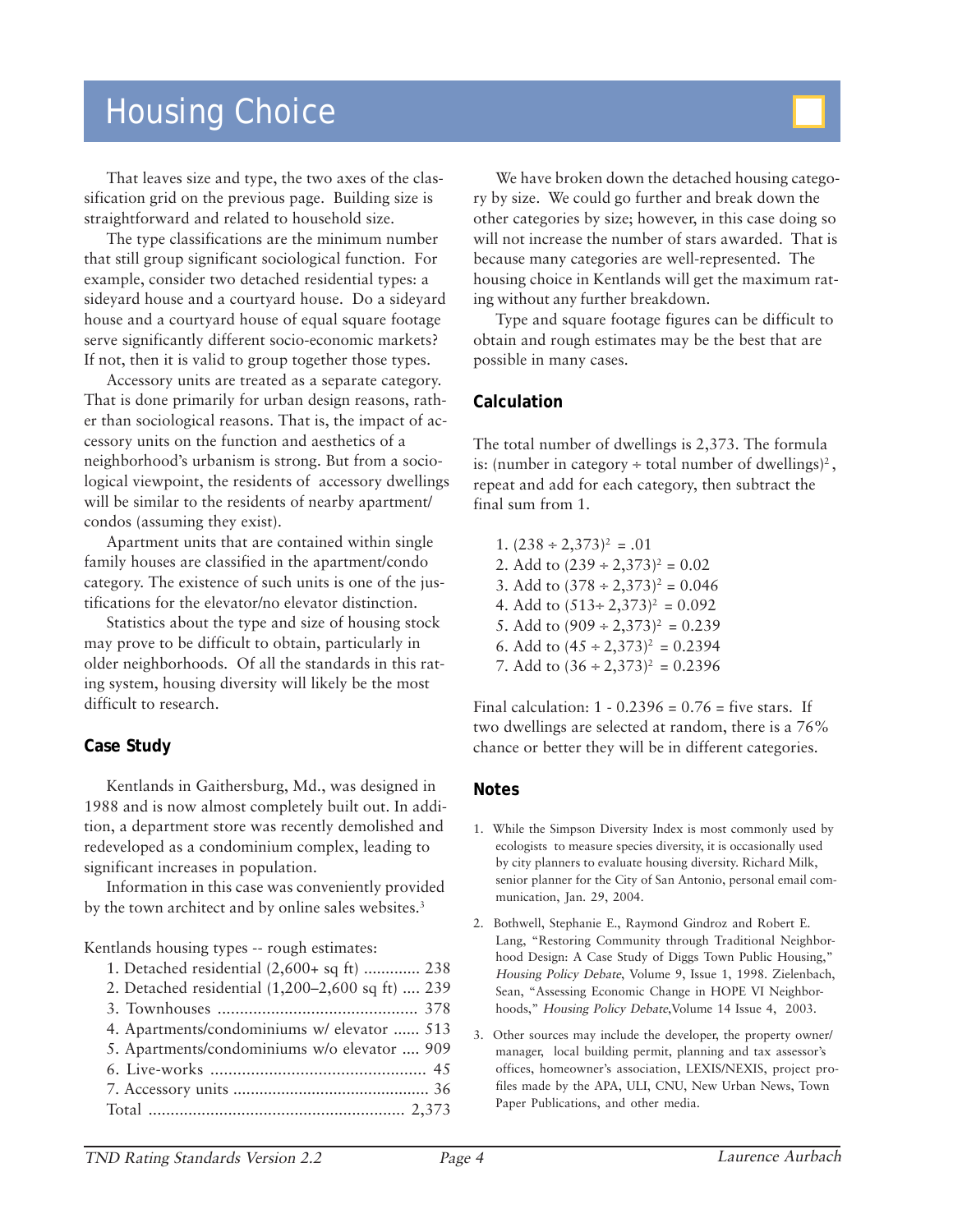# Mixed Use (Non-residential)

### **Definition**

Mixed use means that a variety of commercial, civic, institutional, and personal activities take place within close proximity. Uses may be mixed horizontally, which means they sit side by side, or they may be mixed vertically, which means they occupy different floors of the same building. A mix of land uses is a key aspect of a walkable community, for if people are going to walk there must be destinations to walk to. A fine-grained mix of uses – where no single use monopolizes a large area – "provides the greatest accessibility of daily activities to the greatest number of people."1

#### **Method**

Count how many nonresidential categories are on the property (out of the 13 listed).

Categories that are off the property are included also, provided

a) they are within 1/2 mile of the majority of residential lots, and

b) they are accessible by pedestrian oriented routes, without having to battle highway-size streets and freeway-speed traffic.

y Everyday retail (Store types: convenience, general, grocery, pharmacy, hardware; gas and laundry)

 $\bullet$  Discretionary retail (restaurants, department stores, specialty shops)

• Entertainment (movies, theaters, concert halls, music and performance venues)

• Educational facilities (schools, college, university)

y Private clubs (not open to the public) and their associated recreational facilities

- Religious, including cemeteries
- Government services (city hall, court, jail, police station, fire station, post office, motor vehicle administration)
- Other civic buildings (library, museum, community center, transportation stations/terminals)
- Offices (not counting home-based, small, personal offices)
- $\bullet$  Lodging
- Medical (hospital, clinic, private offices)

• Public recreational facilities: playing courts, sports fields, extensive trail networks (multi-mile/multi-kilometer), public gardens

• Light industrial (including auto repair), warehouses, nurseries

## **Scoring (number of categories present)**

Five stars: 7 or more Four stars: 5-6 Three stars: 4 Two stars: 3 One star: 2 or less

#### **Discussion**

The categorization of uses is oriented to the experience of the residents and customers rather than developers and financiers. For instance, a large medical clinic and a small hospital are similar in terms of services provided and effect on neighborhood character (with the possible exception of ambulances).

Also, the list of uses is limited in order to maintain the simplicity of this rating system. The U.S. Census lists hundreds of developed land uses, but that is not workable for a rating system that maximizes ease of use. The goal is to sort the uses into the smallest number of categories that will still retain meaningful distinctions.

#### **Notes**

1. Moule, Elizabeth, "Principle Sixteen," Charter of the New Urbanism, 2000, p. 105

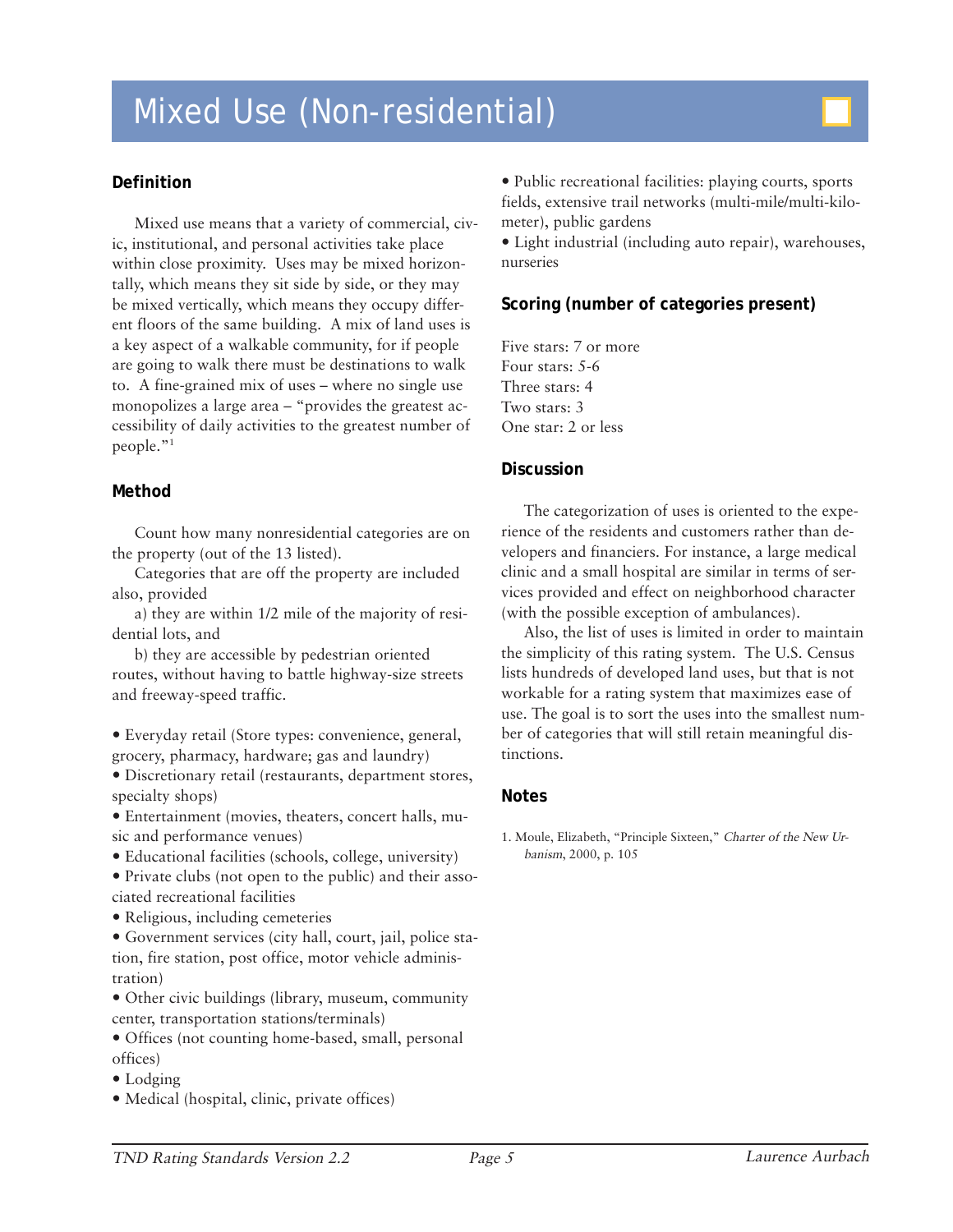# **Connectivity**

#### **Definition**

Connectivity refers to the efficiency of travel. The connectivity standard aims to determine how direct are the travel routes within a development, and how many options there are for traveling between any two points.

The "thoroughfare network" includes all routes that are designed to accommodate a mix of travel modes, including motor vehicles, bicycles and pedestrians. The facilities may include boulevards and avenues, streets, alleys and lanes.

#### **Method1**

Connectivity is represented by the density of intersections per unit of area.

1. Obtain a copy of the site plan with a bar scale. (A bar scale is a line that is labeled to represent a stated distance.) On a piece of tracing paper, outline the property boundary or study area boundary.

2. Determine the undeveloped area as follows. Outline the large water bodies. Outline the large land areas designated for permanent preservation in a natural state. "Large" is defined as not less than five acres (2 ha.) and not less than 200 feet (61 m) wide.

3. Use the bar scale to create a grid of scaled acres on the tracing paper: 209' x 209' squares (or a grid of scaled hectares: 100 meter x 100 meter squares). Count the number of grid squares that cover the property **minus the undeveloped area**. Include fractions of grid squares.

4. Divide the number of acres by 640 to convert the area to square miles. If you are using hectares, divide the number of hectares by 1,000 to convert the area to square kilometers.

5. Count the number of intersections and cul-desacs in the motor vehicle thoroughfare network. Intersections and dead ends that are outside the property boundaries (or study area boundaries) are not counted. Intersections that are on the property boundary are counted only if they connect to someplace inside the property.

Each traffic circle, roundabout, square, plaza, etc., is counted as one intersection unless it is more than one acre (0.4 hectare) in size.

Some parking lots are configured as blocks, with

code-compliant thoroughfares that connect to the surrounding street network. In those cases, count all the intersections in the parking lot.

Parking areas that surround apartment complexes, office complexes, etc., are considered to be driveways. They should not be counted unless they are part of the public access thoroughfare network and connect to multiple lots.

6. Calculate the intersection density as follows:

(Intersections - Dead ends) \_\_\_\_\_\_\_\_\_\_\_\_\_\_\_\_\_\_\_\_\_\_\_

Developed area

Handling stub-ends: In some cases, the designer or developer will provide stub-end streets that are dead ends, but have the potential to connect to streets on adjoining parcels. The connections may be made when political conditions improve, or when adjoining parcels are developed. In these cases, a stub-end should not be counted as a dead end, and should not be subtracted from number of intersections.

#### **Scoring**

Intersections per square mile (or intersections per square kilometer)

Five stars: More than 330 (more than 127) Four stars: 290 – 330 (112 – 127) Three stars: 250 – 290 (97 – 112) Two stars: 80 – 250 (31 – 97) One star: Less than 80 (less than 31)

#### **Discussion**

The density of intersections measure is primarily used by planning and transportation researchers analyzing the connectivity of street networks.2 To date, it has not been used by local jurisdictions.<sup>3</sup>

 Connectivity for motor vehicles is important because without it, vehicles are funneled onto collector roads and arterials. These usually become high-speed automobile facilities that are dangerous and unpleasant for pedestrians. They also separate neighborhoods into isolated pods and decrease the number of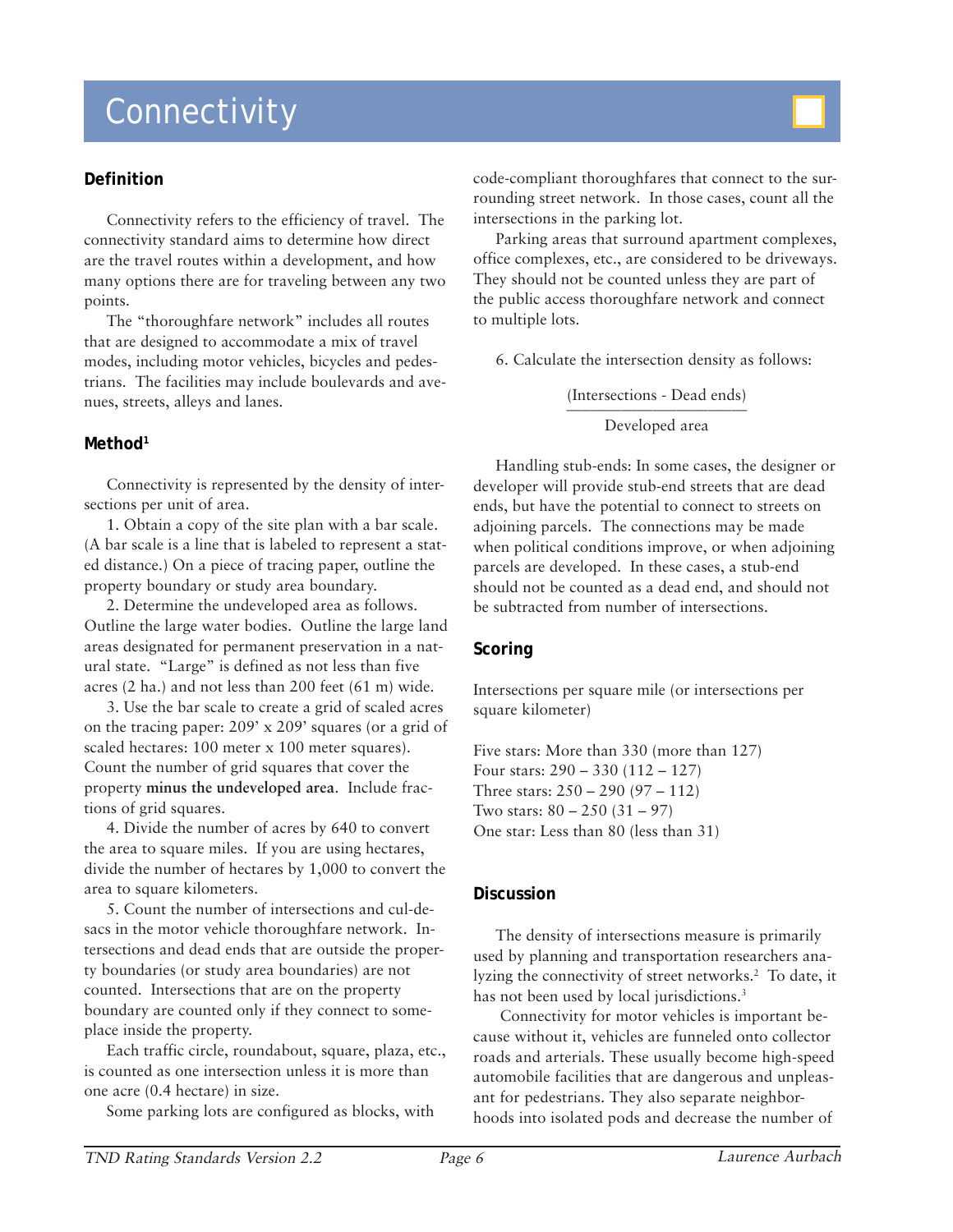## **Connectivity**

route choices for drivers, thus creating more traffic bottlenecks and congestion.4

Dead-ends tend to be more difficult to serve with services needing continuous through routes, such as school bus, transit, delivery truck, postal, utility service routes and policing rounds. They can make navigation more difficult for emergency, fire, and ambulance services, as well as visitors. Well-connected thoroughfares allow faster, more efficient emergency vehicle response.<sup>5</sup>

The benefits of connectivity have been recognized by numerous planners, commentators, and officials. Jane Jabobs wrote that connected street networks benefit neighborhood commerce, sociability, safety, and aesthetic variety.6 Research suggests that spaces with a combination of highly-visible frontages and through traffic on well-connected networks have fewer crimes than comparable cul-de-sac neighborhoods.7 The Institute of Transportation Engineers guidelines state that connectivity supports public health, safety and welfare by ensuring that streets function in an interdependent manner, provide adequate access for emergency and service vehicles, enhance non-vehicular travel such as pedestrians and bicycles, and provide continuous and comprehensible traffic routes.8

The special treatment for stub-ends with future connection potential is made in order to avoid penalizing those desirable features.

#### **Blocks**

The density of intersections is also related to the size of blocks. When blocks are smaller, the route to any given destination can be more direct and destinations are therefore more accessible.

Smaller blocks also provide a greater choice of routes to destinations, increasing the variety of pedestrian experiences and the available range of spontaneous social contacts. The increased variety can in turn increase subjective psychological interest and pleasure in travel, and decrease the boredom and disinterest that results from repetition. Larger blocks reduce the number of alternate routes in an area and create disincentives to pedestrian activity.

The opposite extreme of very small blocks limits the possibilities for alleys and lanes, off-street parking, rear yard space and rear yard accessory units. In gen-



eral, block sizes within a certain range are most desirable. In car-free or car-restricted areas, the smallest block sizes are more viable.

When appropriately sized, small blocks allow more flexibility as a neighborhood matures through its natural stages of growth.<sup>9</sup> The small-block pattern allows neighborhood land uses to more readily adapt to changing economic conditions, thereby retaining economic viability instead of declining into obsolescence.

The standard for parking lots configured as blocks is intended to encourage patterns that allow incremental development to occur with maximum efficiency.

#### **Flaws**

The "density of intersections" measure is useful, but investigators should be aware that it is a crude proxy with pronounced flaws. One flaw is that it does not relate well to an intuitive understanding of street networks.<sup>10</sup>

A more severe disadvantage is that it fails to account for pods and bottlenecks in the street network. As a general guideline, the desirable thoroughfare pattern resembles a web (Figure 1a) while less desirable patterns are hierarchical (resembling a plant with a stem and smaller branches), forcing most





a) Web pattern b) Stem pattern

Figure 1: Connected web pattern versus heirarchical stem pattern. Source: Lexicon of the New Urbanism, Duany Plater-Zyberk & Co.

trips to travel on a major thoroughfare (Figure 1b). A pattern with pods and bottlenecks superficially resembles a) but functions like b) (Figure 2). If the thoroughfare network under investigation has a high density of intersections set in a pattern of pods and bottlenecks, the investigator may reduce the score in proportion to the lack of overall connectivity.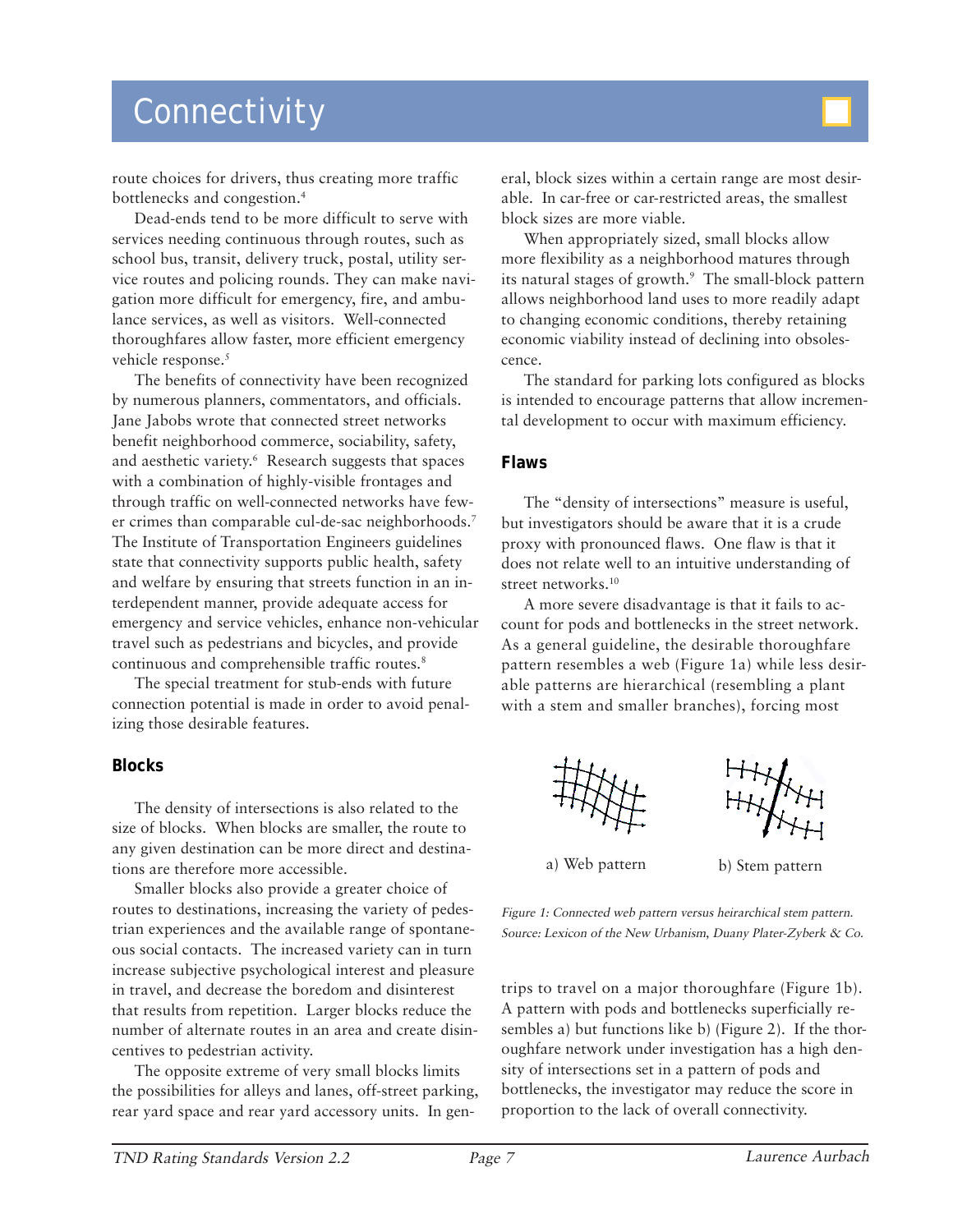# **Connectivity**



Figure 2: Pods and bottlenecks. The network has a high density of intersections but low overall connectivity. Diagram: Laurence Aurbach

To rely on the density-of-intersections measure exclusively is to risk unintended consequences. Computerized analysis can provide more accurate and objective measures of connectivity.11

#### **Notes**

- 1. If you are familiar with GIS, you may import or digitize the street network into a line layer (theme or coverage) and the neighborhood boundary as a polygon layer. Intersect the two, and use the software's database to calculate the number of network intersections per unit of area.
- 2. Jacobs, Allan B., Great Streets, 1993. Cervero, Robert and K. Kockelman, "Travel Demand and the 3Ds: Density, Diversity, and Design," Transportation Research D, 2, 1997, pp. 199-219. Dill, Jennifer, "Measuring Network Connectivity for Bicycling and Walking," TRB 2004 Annual Meeting CD-ROM, 2004. Schlossberg, Marc, et. al., "Using Spatial Indicators for Pre- and Post-Development Analysis of TOD Areas: A Case Study of Portland and the Silicon Valley," Mineta Transportation Institute, Report No. MTI 03-03, 2004.
- 3. Handy, Susan, Robert G. Paterson and Kent Butler, Planning for Street Connectivity: Getting from Here to There. APA Planning Advisory Service Report No. 515, 2003, p. 23, 68.
- 4. Ibid, pp. 14-16.
- 5. Ibid, pp. 17, 56-58; West, Jim and Allen Lowe, "Integration of Transportation and Land Use Planning through Residential Street Design," ITE Journal 67, 1997, p. 50.
- 6. Jacobs, Jane, The Death and Life of Great American Cities, 1961.
- 7. See Hillier, Bill, "Do Burglars Understand Defensible Space? New evidence on the relation between crime and space" <http:// tinyurl.com/4svrb>. The original research on which that essay

is based is Shu, Simon C.F., and Jason N.H. Huang, "Spatial configuration and vulnerability of residential burglary: A case study of a city in Taiwan" in Proceedings, 4th International Space Syntax Symposium, London 2003. Accessed from <http:/ /www.spacesyntax.net/symposia/SSS4/fullpapers/46Shu-Huangpaper.pdf>

- Space Syntax has posted a summary of its housing layout/crime research (accessed from <http://tinyurl.com/69xca>). This includes Shu and Hillier, "Crime and Urban Layout: the need for evidence" published in Secure foundations: Key issues in crime prevention, crime reduction and community safety by V. MacLaren, S. Ballintyne and K. Pease, eds., 2000, London, IPPR, pp. 224-248.
- 8. Institute for Transportation Engineers, ITE Transportation Planning Council Committee 5P-8, Traditional Neighborhood Development Street Design Guidelines, June 1997.
- 9. For example, the stages of a residential neighborhood lifecycle, as identified by Larry Bourne, are suburbanization, in-filling, downgrading, thinning out, and renewal. Larry S. Bourne, The Geography of Housing, London: Winston., 1981, p. 24.
- 10. Goodchild MF "GIS And Transportation: Status And Challenges" Keynote address, International Workshop on GIS-T and ITS, Chinese University of Hong Kong, 1999. Accessed from <http://www.ncgia.ucsb.edu/vital/research/pubs/9904hkg1.pdf >
- 11. The best measure may be Pedestrian Route Directness (PRD). PRD is the ratio of linear (crow flies) distance to network (actual travel) distance. Most researchers calculate PRD from each parcel (lot) to a central point in the neighborhood (see Randall, Todd A. and Brian W. Baetz, "Evaluating Pedestrian Connectivity for Suburban Sustainability," Journal of Urban Planning and Development, March 2001). However, a more comprehensive and objective analysis will measure PRD from each parcel to all other parcels. I theorize that the general formula is:



p = all parcels

q = all parcels except parcel p

- $D_{\text{mg}}$  = Network distance from parcel p to parcel q
- $D_{\text{log}}^{\text{max}}$  = Linear distance from parcel p to parcel q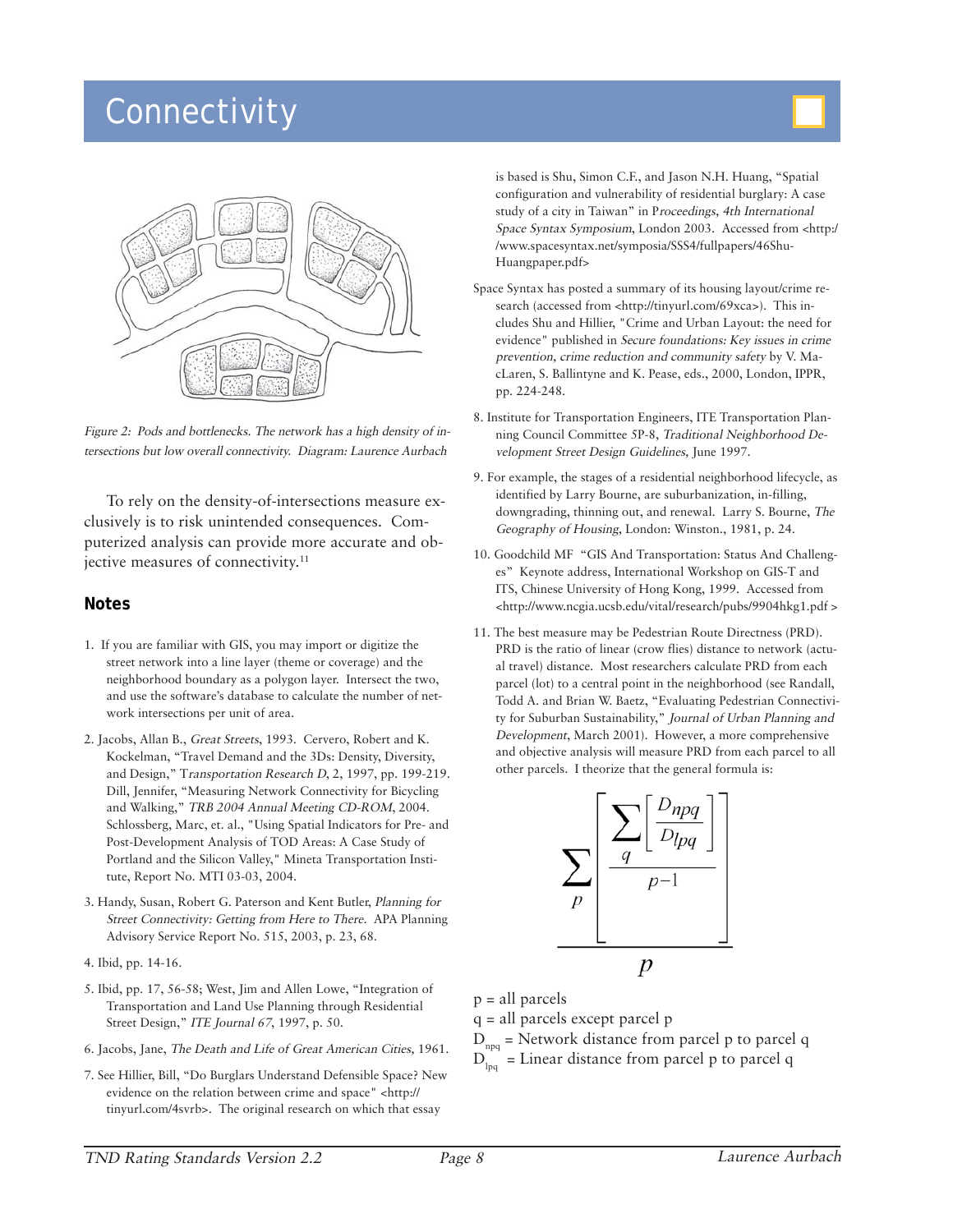# External Connections

#### **Definition**

This standard measures how well a neighborhood is connected to its surroundings.

External connectivity is the distribution and frequency of vehicular entrance/exit points on the perimeter of a neighborhood. Entrance/exit points are points on the neighborhood perimeter where the thoroughfare network of a neighborhood connects with the thoroughfare networks of the surrounding neighborhoods or districts. In practical terms, this will be any spot where a thoroughfare crosses the development's property line (or the study area's boundary line).

#### **Method**

On the site map, count the number of vehicular entrance/exit points. To this number, add the number of stub-ends that have future potential to become entrance/exit points.

Where a thoroughfare runs along the property line, count the intersections on that thoroughfare that connect to areas outside the property.

Measure the length of the neighborhood perimeter. Subtract all portions of the perimeter that are directly adjacent to major water bodies such as oceans, lakes and rivers.

Also subtract all portions of the perimeter that are directly adjacent to major tracts of undevelopable land such as wetlands, cliffs and protected wilderness. However, do **not** subtract perimeter portions adjacent to developable yet preserved land, provided it can be traversed in an environmentally responsible manner.

Divide the length of the perimeter by the number of entrance/exit points.

#### **Scoring**

Average distance between entrance/exit points in feet:

Five stars: 350 – 550 Four stars: 550 – 750 Three stars: 250 – 350 Two stars: 750 – 1500 One star: Less than 250 or greater than 1500 Average distance between entrance/exit points in meters:

Five stars: 110 – 170 Four stars: 170 – 230 Three stars: 75 – 170 Two stars: 230 – 460 One star: Less than 75 or greater than 460

#### **Discussion**

The external connectivity standard is based on two lines of thought.

First, it is beneficial for a neighborhood to be accessible to its surroundings. Neighborhoods with poor accessibility will overload local arterials because of the deficit of thru routes.1 When a small number of ingress/egress intersections are available, these may become choke points in peak hour traffic. Poor accessibility isolates pedestrians and cyclists from surrounding areas, increasing neighborhood isolation and car dependency.

Second, there is an optimal level of external connectivity. Above this optimal level, the number of intersections becomes excessive and traffic functionality suffers.2

#### **Notes**

1. James M. Daisa, Tom Kloster and Richard Ledbetter, "Does Increased Street Connectivity Improve the Operation of Regional Streets?" in Case Studies from the Portland Metro Regional Street Design Study. Presented at ASCE Transportation, Land Use and Air Quality: Making the Connection Conference 1997, 1998. Accessed from <http://www.fehrandpeers.com/publications/papers/street\_connectivity.pdf>, Dec. 7, 2002.

2. Ibid.

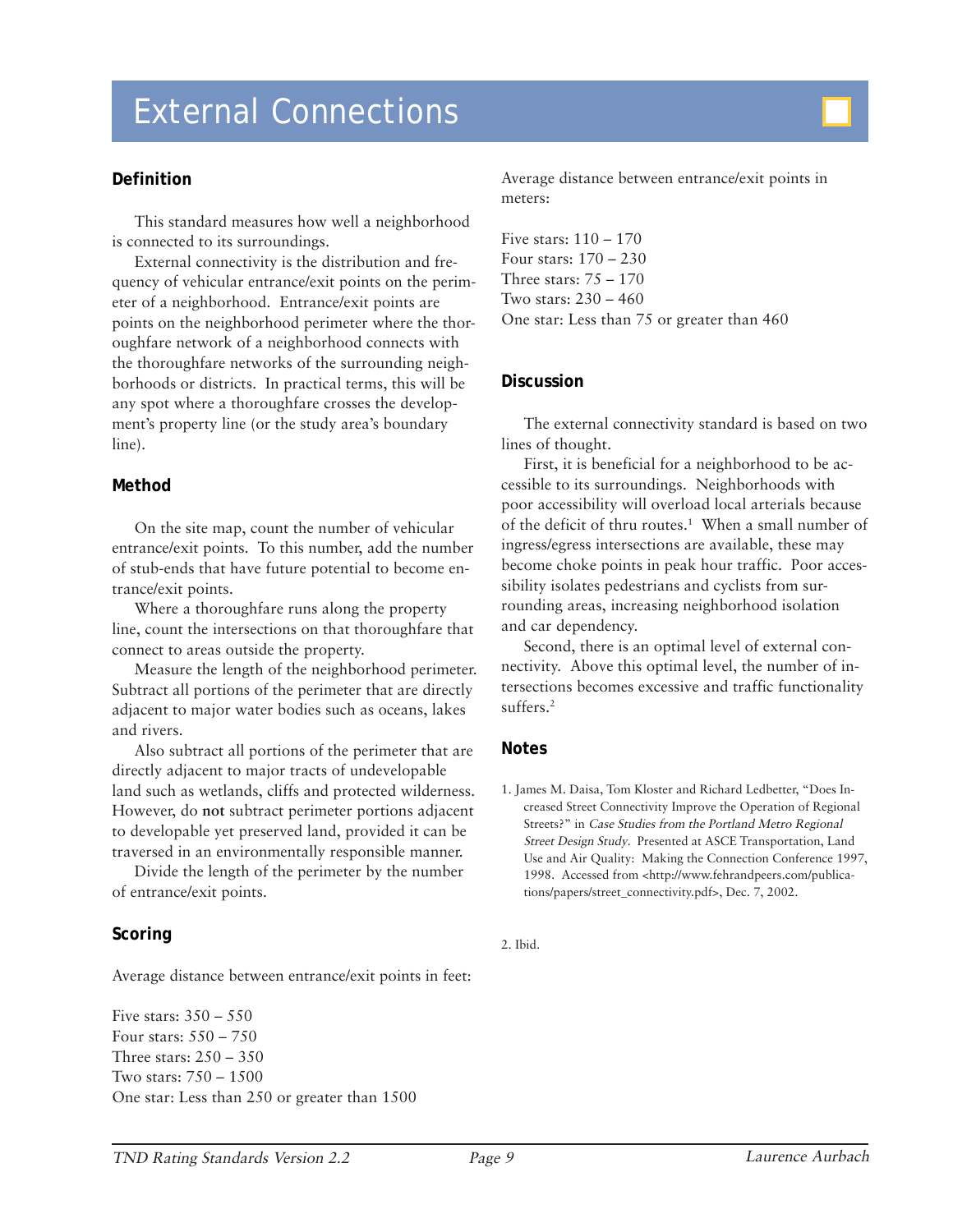# Proximity

### **Definition**

Proximity is the percentage of land that is within walking distance of a specific place -- in this case, a town center. A town center is composed, at minimum, of the following elements:

- 1) A discernible center such as civic space (plaza, square or green), or a boulevard/avenue-type commercial corridor,
- 2) At least one shop or market that is open to the general public and selling daily sundries,
- 3a) One or more businesses in addition to #2, **OR**
- 3b) One or more community facilities serving all members of the community, such as meeting halls, town halls, religious buildings open to the public, community centers, schools, or post offices.1

Commercial activities, community facilities, and institutions are part of the town center if they are in close proximity to it, i.e., on the same block or on adjacent blocks.

Walking distance for town centers is defined as 0.25 mile (1,320 feet, or 400 meters). This is the actual distance walked, not the linear (crow flies) distance. It is roughly equal to a 5-minute walk. The area encompassed by this distance, as measured from a central point or area, is a **walkable catchment** (syn: pedestrian shed).

#### **Method 2**

1. On a scaled map draw a boundary line around all of the town center properties. Color this area.

The town center should be configured in a pattern of small blocks and walkable thoroughfares. If it is not (a large, enclosed mall surrounded by parking lots, for example), do not draw a boundary. Instead, treat the town center as a single point, and measure the walkable catchment from that point.

2. Measure from the town center boundary line in an outward direction to a distance of 0.25 miles (1320 feet or 400 meters). Measure this distance along the centerlines of the streets. Measure all available routes through all available intersections within the 0.25 mile distance.

3. Estimate the boundary of the lots reached by the measurements in step #3. Color this area.

This represents the area from which a pedestrian is able to access a town center in a five-minute walk along the available thoroughfares.

Do not include large water bodies and large land areas designated for permanent preservation in a natural state. "Large" is defined as more than five acres (2 ha.) and more than 200 feet (61 m) wide.

4. Using a grid of scaled acres, 209' x 209' squares at the appropriate scale (or a grid of scaled hectares, 100 m x 100 m squares at the appropriate scale), calculate the total area of the colored areas.

5. If there is more than one town center, repeat steps 1 through 4 for each town center. Off-site town centers should be considered also, but color only the on-site land that is within their walkable catchments.

6. Calculate the total developed area: Subtract from the total area the large water bodies and large land areas designated for permanent preservation in a natural state. "Large" is defined as more than five acres (2 ha.) and more than 200 feet (61 m) wide.

7. Calculate the percentage of land within walking distance of the town center like so: (colored area)  $\div$ (total developed area). Multiply by 100 to convert to percentage.

#### **Scoring**

Five stars: 84 – 100 Four stars:  $67 - 83$ Three stars:  $51 - 66$ Two stars:  $33 - 50$ One star: Less than 33

Fine tuning the calculation:

"There are practical influences on walkable catchments such as short cuts through parks or along pedestrian paths. These should only be included where there is a high degree of surveillance, during evenings and at weekends, from adjoining development that fronts the parks and where there is good lighting. Sim-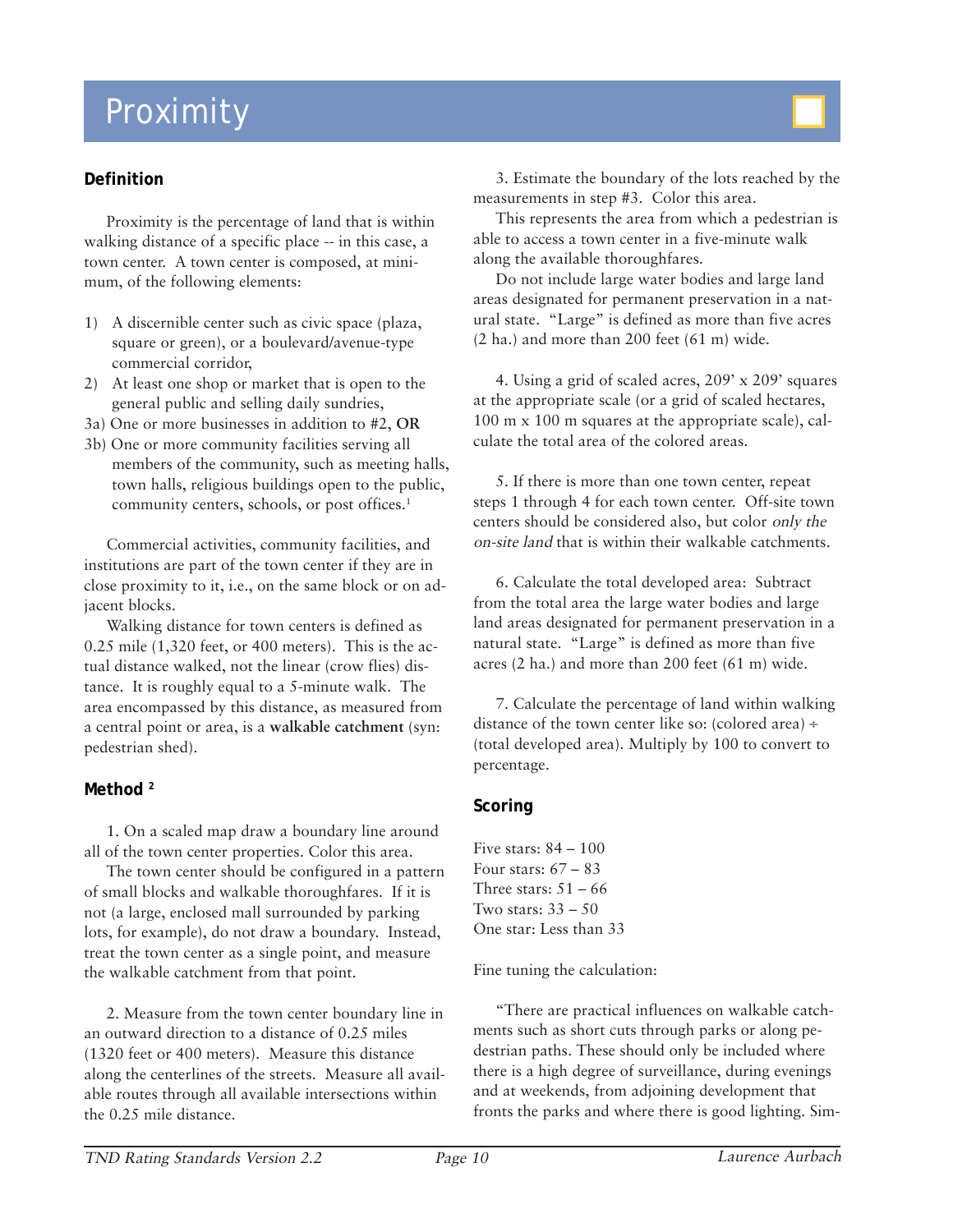# Proximity

ilarly, the walkable catchment may need to be reduced where there is poor surveillance and routes are perceived to be unsafe."3

#### **Discussion**

The compact, walkable neighborhood is an ideal of neotraditional planning that fosters numerous synergistic effects. In neighborhoods where activity centers are accessible by foot, residents walk more and put fewer miles on their cars.4 The walkable neighborhood thus performs well in terms of energy efficiency and pollution resulting from car use.

The walkable community increases independent mobility for those who are unable to drive or own cars. The number of cars that each household must own to maintain a regular standard of living is thus reduced. Higher levels of pedestrian activity support a greater sense of community through casual and repeated social contact, as well as greater safety through the increased presence of citizen observers on foot. Finally, by encouraging the exercise of frequent walking, pedestrian-oriented neighborhoods may support a healthier lifestyle.<sup>5</sup>

The 0.25 mile distance used to define a walkable catchment is a common standard used by transportation and urban planners. It is derived from various surveys of travel behavior. Travel surveys show that the decision to walk depends to a large extent on trip distance; the shorter the trip, the more people choose the walking mode. The U.S. National Personal Transportation Study found that 40% of respondents were willing to walk 0.2 miles  $(1,000 \text{ feet}, \text{ or } 305 \text{ meters})$ for normal daily trips.6

Walking behavior depends on a number of factors in addition to distance. Topography, weather and accessibility (ease of travel) are important. Urban design elements such as sidewalks, tree canopies, and building frontages have a major effect on trip quality. Socioeconomic factors are significant, as is the desirability of the destination. The 0.25 mile standard therefore represents a generalized rule of thumb that may be incorrect for specific places or situations.

#### **Schools, Parks and Transit**

The walkable catchment for certain land uses

should be calculated in addition to the walkable catchment for town centers described on the previous page. "Schools" are preschool, elementary and secondary schools. "Parks" include greens, playgrounds, tot lots, etc., that are open to the public. "Transit" includes bus and rail stops and transit stations.

#### **Scoring**

Use the same method and scoring as the Town Center standard, with these changes:

1. Do not draw boundaries around school, park and transit properties. Instead, treat them as single points.

2. Substitute the catchment distances listed below.

#### **Walkable Catchment (Schools)**

Use 1 mile (1600 meters) as the walkable catchment distance for schools.

#### **Walkable Catchment (Parks)**

Use 0.125 mile (200 meters) as the walkable catchment distance for parks.

#### **Walkable Catchment (Transit)**

Use 0.25 mile (400 meters) as the walkable catchment distance for local bus stops. Use 0.5 mile (800 meters) as the walkable catchment distance for rail transit stops.

- 1. Definition of town center is adapted, modified and formalized from the discussion of neighborhood types in Duany Plater-Zyberk & Co., Lexicon of New Urbanism Version 3.2, 2002. Even if all elements of a neighborhood center are not present, it is still quite useful to calculate compactness relative to any commercial uses. If this is the case, reduce the weighting of this standard in the final tally (in the worksheet).
- 2. Calculation procedure adapted from Western Australian Planning Commission, Liveable Neighbourhoods, Edition 2, June, 2000. This is one suggested procedure; however, any procedure that yields the same results is acceptable. This type of calculation lends itself to analysis by GIS. Once the town center boundary,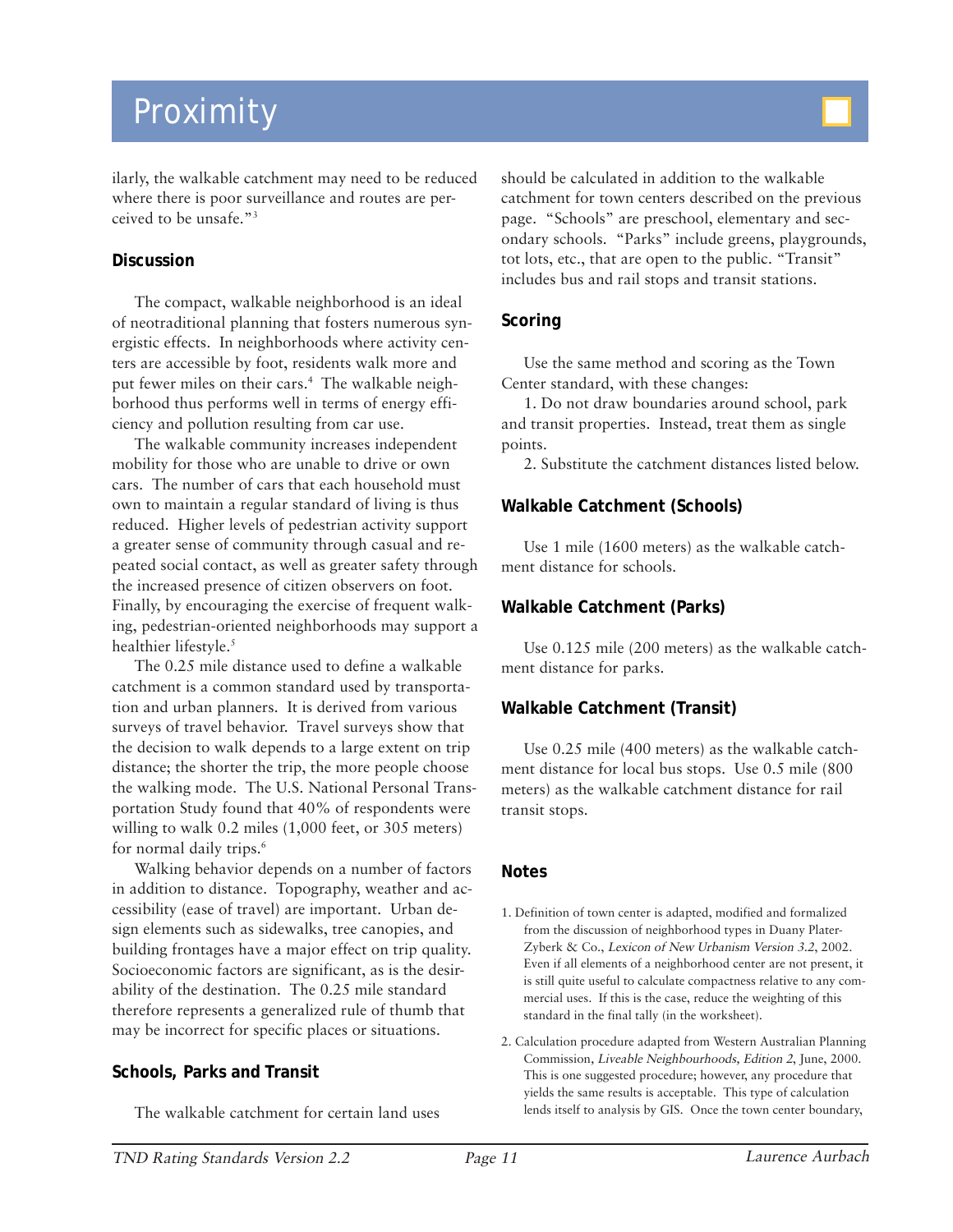# Proximity

open space area, travel network and residential lots have been digitized, a network analysis can be performed to obtain the 0.25 mile network. Next, the intersection of travel network and residential lots can be selected either by hand or by calculation. Open space can be subtracted from all coverages, and the final ratio may then be calculated.

#### 3. Ibid

- 4. Handy, Susan L. and Kelly J. Clifton, "Local Shopping as a Strategy for Reducing Automobile Travel," Transportation, Vol. 28, No. 4, pp. 317-346. 2001.
- Handy, Susan L., "Urban form and pedestrian choices: Study of Austin neighborhoods." Transportation Research Record, 1552, 135-144. 1996.
- Krizek, Kevin, "Residential Relocation and Changes in Urban Travel: Does Neighborhood-Scale Urban Form Matter?" Journal of the American Planning Association, Spring (2003), Vol. 69, No. 3.
- Rajamani, et al., "Assessing the impact of urban form measures in non-work trip mode choice after controlling for demographic and level-of-service effects," Transportation Research Board 2003 Annual Meeting CD-ROM.
- 5. Howard Frumkin, Lawrence Frank and Richard Jackson, Urban Sprawl and Public Health: Designing, Planning and Building for Healthy Communities, 2004; Sturm, R., and D. A. Cohen, "Suburban Sprawl and Physical and Mental Health." Public Health, Vol. 118, No. 7, 2004.
- 6. David Unterman, "Accommodating the Pedestrian: Adapting Towns and Neighborhoods for Walking and Bicycling", in Personal Travel in the US, Vol. II, A Report of the Findings from 1983-1984 NPTS, Source Control Programs, U.S. DOT, 1990.

#### References:

- Childs, Mark, Parking Spaces (1999), on the factors that affect the size of walkable catchments.
- Gehl, Jan and L. Gemzøe, Public Spaces and Public Life (1996), on the impact of weather on pedestrian activity



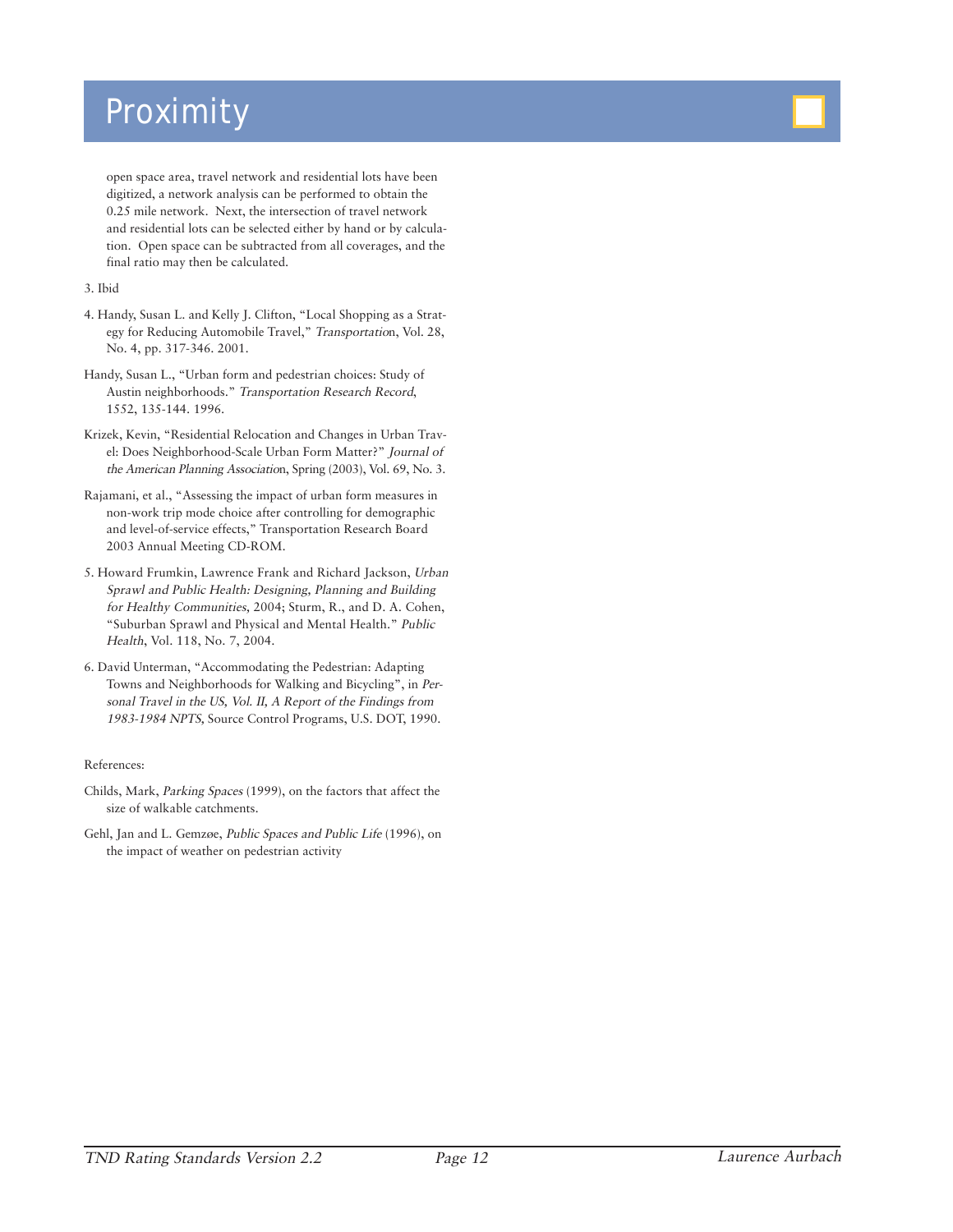# Location

#### **Definition**

The location of a TND refers to its placement relative to the regional or metropolitan context. Location is the factor most often associated with measures of urban sprawl, and is the factor that many environmentalists identify as the number one priority for responsible growth.

A **greenfield** is a site in undeveloped, natural condition or one that is in agricultural use. **Infill** development is seamlessly developed within an existing urban fabric, balancing, completing and/or repairing the surrounding sectors. A **brownfield** site is one that has been used industrially, subsequently vacated, and is available for re-urbanization. While the requisite infrastructure is in place, the soil is often contaminated and subject to expensive cleanup requirements. A **greyfield** is an area previously used primarily as a parking lot. Shopping centers and shopping malls are typical greyfield sites.<sup>1</sup>

#### **Method**

A good street map is helpful, one that shows the TND and its surroundings to a radius of 5 miles (8 kilometers). Aerial photographs are available online and may be helpful in determining previous uses of the site. Topographic maps are available online and can help identify steep slopes, wetlands, government lands, and natural features. Map sources are listed in the "Frequently Asked Questions" section.

The local planning authority or agricultural extension office may have maps showing soil types unsuitable for building, floodplains, buffer zones, and other lands that should not be developed, and information about sewer and water service districts. Local transit agencies will have transit route maps.

Look for nearby cities, neighborhoods and developed areas; major thoroughfares and transit facilities; parks, nature preserves, wilderness areas; streams, rivers and lakes. Distance to local schools, commercial and employment centers, and recreational facilities may give some indication of the daily travel patterns of the TND's residents (although this is not explicitly incorporated into the rating).

### **Scoring**

5 stars: Brownfield and greyfield redevelopment, infill on previously developed land. Development that primarily uses existing thoroughfares, sewer and water services, schools, transit facilities and other infrastructure.

4 stars: Greenfield infill within existing urban/suburban development.<sup>2</sup> Greenfield within designated growth areas, with planned water and community sewer service, within 1/4-mile of transit or major transportation corridors. [Sites within designated growth sectors having a planned system of well-connected cities, towns and villages, each with an identifiable center and edge.]

3 stars: Greenfield within 1 mile of major transportation corridors and within planned water and community sewer service areas. [Within 2 miles of a transit station, accessible by routes that are safe and convenient for low-speed vehicles.]

2 stars: Greenfield not served by major transportation corridors. Areas outside designated growth sectors.

1 star: Development in sensitive and critical lands. Floodplains, unstable slopes and soils, wetlands, wildlife corridors and nature habitats. [Legacy farmlands and woodlands.]

- 1. Definitions from Lexicon of the New Urbanism Version 3.2, Duany Plater-Zyberk and Company, 2002, p. B 4.1
- 2. Not all infill is desirable or responsible. Access to nature and recreation needs to be maintained, and some sites are inappropriate for development. At the same time, it should be recognized that some of the greatest urban spaces are built on sites that today are considered inappropriate for development; those opportunities should not be forgone.
- Urban/suburban development has a minimum density of 2 dwellings / acre (5 dwellings /hectare) net, that is, not counting thoroughfares, preserved land and recreational land. Public or community water and sewer service must also be available. Smart Growth: Designating Priority Funding Areas, Md. Office of Planning, 1997.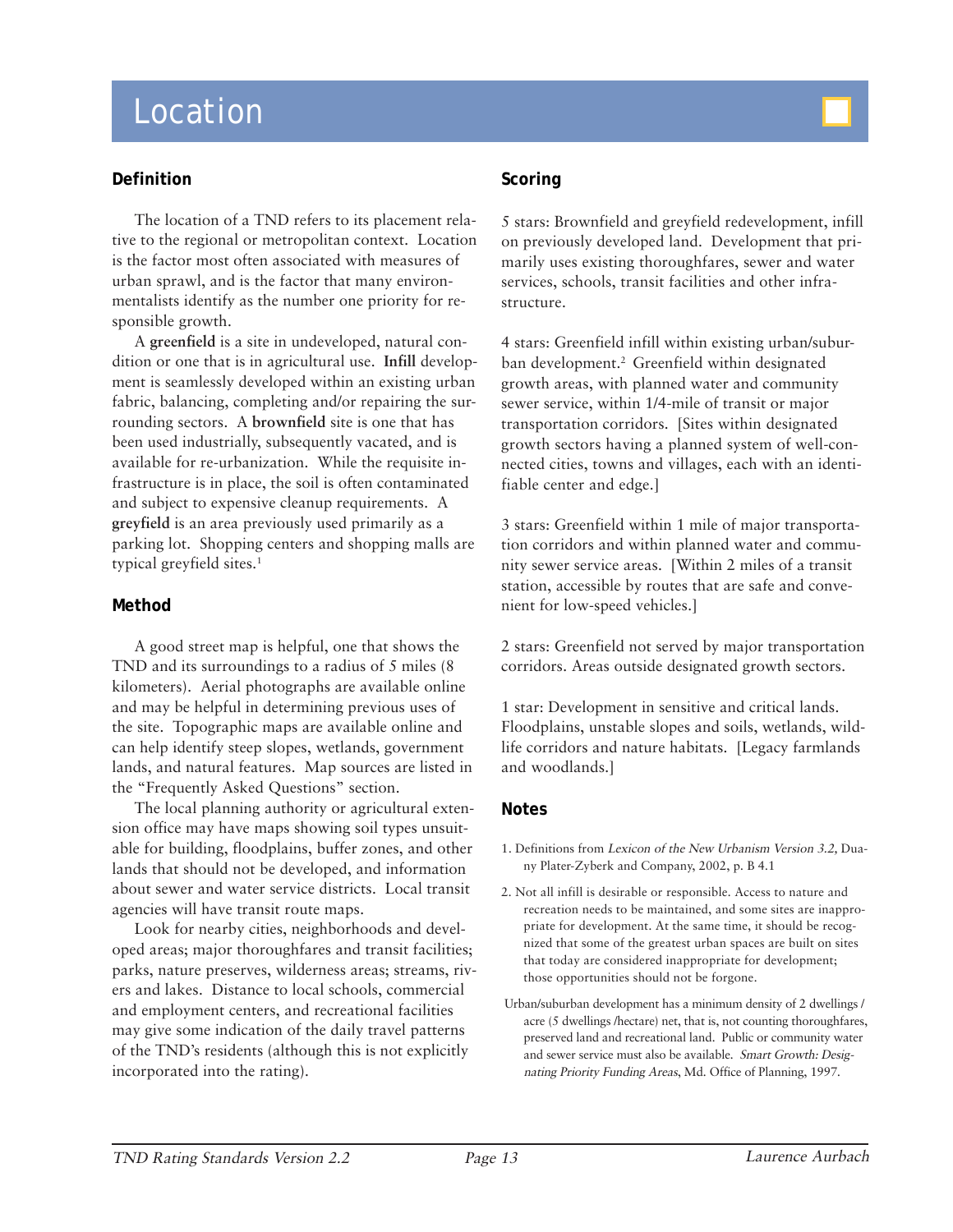## **Streetscapes**

### **Definition**

In traditional neighborhoods, thoroughfares and their associated spaces are multipurpose. They serve a variety of travel modes, unify and organize adjacent buildings, and provide zones of public congregation and commerce. Therefore, there will always be some overlap between the streetscape and civic space categories.

The three formally defined elements of streetscapes are: the private frontage, the public frontage, and the vehicular way. The **private frontage** is the privatelyowned layer between building facade and the lot line. The **public frontage** is the publicly-owned layer between the lot line and the edge of the vehicular lanes. The **vehicular lanes** are in the space from curb to curb (or from pavement edge to pavement edge, if there are no curbs), including travel and parking lanes.<sup>1</sup>

In some situations, such as historic streets with no setbacks or sidewalks, or lanes and alleys, these three elements are not differentiated.

#### **Method**

No formal scoring system has yet been devised. In general, the evaluation method involves first classifying the study area into Transect zones (Figure 1), and then determining if various urban design elements are

consonant with SmartCode (Figure 2) and other context-directed standards.2 Transect zones are based on intensity of urban character. Objective measures for identifying Transect zones have been suggested, such as density of streets, intersections, and population.<sup>3</sup> Those measures can serve as rough-estimate starting points that can be refined through direct observation.

Elements to check when evaluating streetscapes: • Street geometry: Lane width and street width (curb) face to curb face) are appropriate to Transect/Context zones.4

y Public frontage: Frontage width, curb radii, curb detailing, and sidewalk width are appropriate to Transect/Context zones. Sidewalks are continuous in all public frontages in urban areas.<sup>5</sup>

y Street planters (tree boxes) in public frontage: Planter type and width are appropriate to Transect/Context zones. Selection of tree and other landscaping species, and their arrangement, are appropriate to Transect/ Context zones.<sup>6</sup>

• Continuity of built-out frontages is appropriate to Transect/Context zones. Proportion of height to width creates urbanistic enclosure, with width being measured from facade to facade. Minimum of 1:5 for public squares; 1:3 recommended. Minimum of 1:3 for avenues and boulevards. Minimum of 1:2 for streets.<sup>7</sup>

• Visibility of garages: For a streetscape of front-entry



*Figure 1: A transect of traditional neighborhood patterns, visualized as a spectrum ranging from most rural to most urban. Image: Duany Plater-Zyberk and Company, SmartCode Version 6.5.*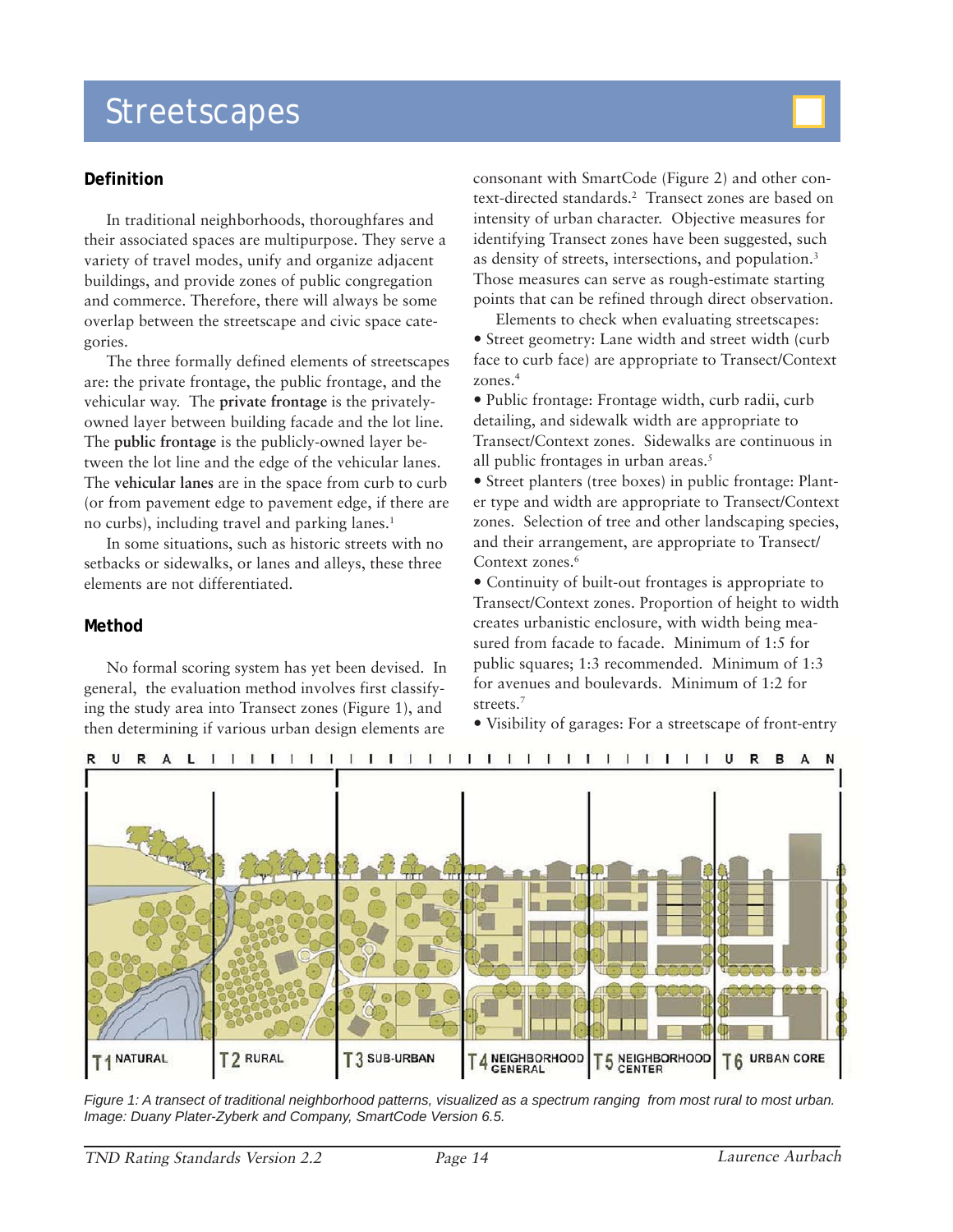## **Streetscapes**





*Figure 2: Selected traditional frontage types and their compatibility with various Transect zones. Image: Duany Plater-Zyberk and Company, SmartCode Version 6.5.*

garages, use a "garage visibility from the opposite side of the street" standard: In general, not more than one garage door at a time should be visible as one walks along the sidewalk on the opposite side of the street.<sup>8</sup> y Harmony of architectural ensembles composing the vertical dimension of the streetscapes. Excellent architecture does not necessarily result in excellent

streetscapes. What looks good in a single building may look mechanical and repetitive when duplicated along an entire block face. Conversely, a lack of harmony may result in a cacophony of styles and a discordant block face. The balance of foreground and background buildings (syn: figure and fabric) must be considered in relation to the overall harmony of the streetscape.

- 1. Duany Plater Zyberk & Co., "Definitions of Terms," and Table 11, "Explanatory Diagrams," SmartCode 6.5, 2005.
- 2. Materials explaining the Transect and SmartCode are available from the Duany Plater-Zyberk and Company website at <http:// www.dpz.com/transect.htm>. A summary of the SmartCode version 6.5 with excerpts and explanations is available from Town Paper Publications at <http://www.tndtownpaper.com/ images/SmartCode6.5.pdf>.
- 3. Criterion Planners, "Applying a Transect to Local Geography: A Calibration & Delineation Method," Version 1.1, April 2005
- 4. Duany Plater Zyberk & Co., Tables 10A and 10B, "Vehicular Lanes," SmartCode 6.5, 2005. The CNU and the ITE are collaborating to produce a design manual, Recommended Practice for Context Sensitive Design for Major Urban Thoroughfares, with a draft expected in late 2005. This publication may supplement or supercede the SmartCode tables as a standard reference.
- 5. Duany Plater Zyberk & Co., Tables 8A and 8B, "Public Frontages," SmartCode 6.5, 2005.
- 6. Ibid.
- 7. Sources include: Bols, Charles Esthetique des Villes, 1893 (references Violette Le Duc). Duany Plater Zyberk & Co., Lexicon of the New Urbanism Version 3.2. Jacobs, Allan, Great Streets. Kostof, Spiro, The City Assembled, pp.138-140. Sitte, Camillo, City Planning According to Aesthetic Principles (referencing Maertens' 1892 folio). Stubben, Josef in a study of several European cities. Duany, Douglas, post to Pro-Urb listserv, "Re: building to street ratio," Dec. 11, 2004.
- 8. Mouzon, Stephen A., post to Pro-Urb Listserv, "Re: A Technical Question," Jan. 24, 2003.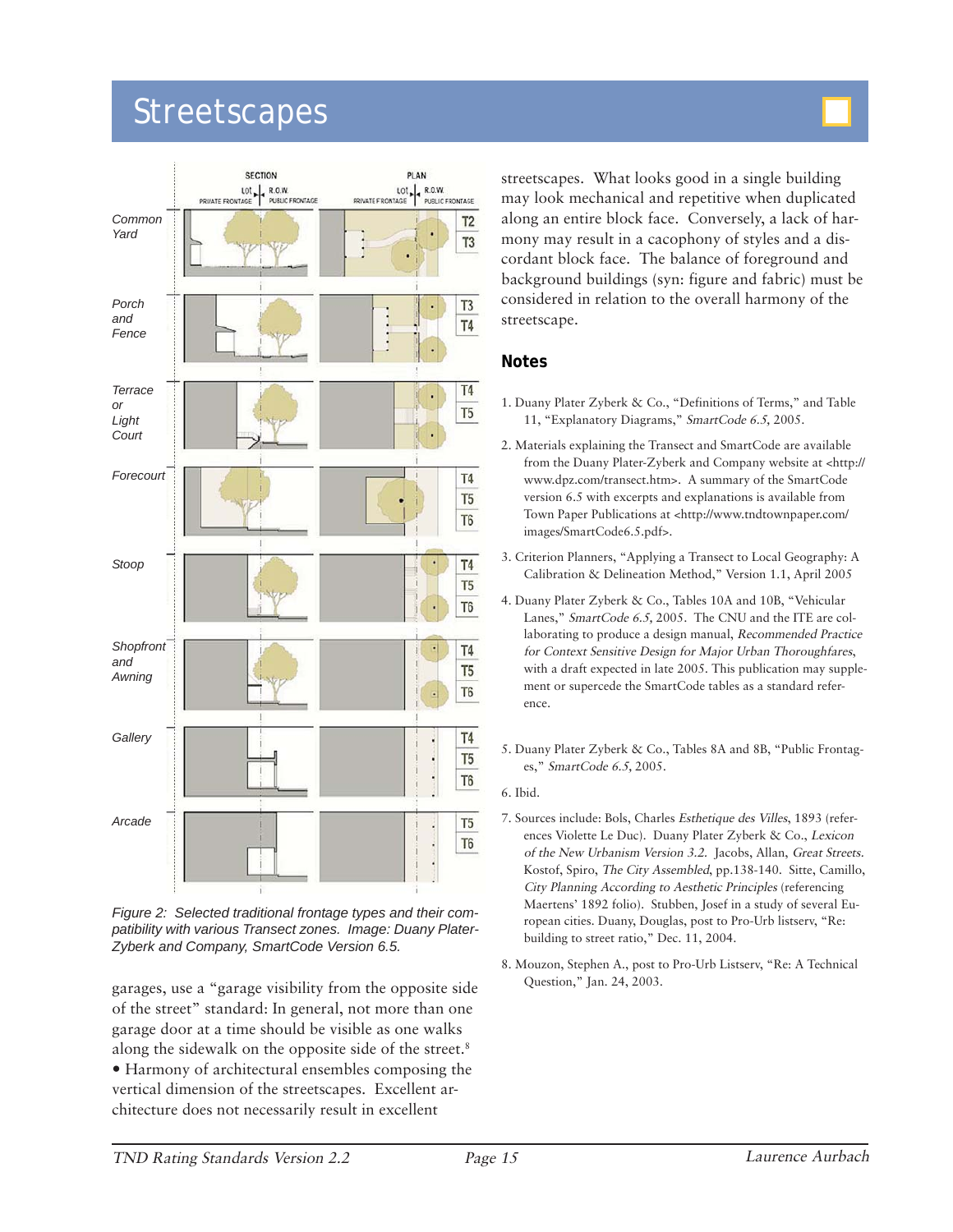# Civic Space

#### **Definition**

Civic space includes publicly-accessible gathering areas such as plazas, squares, and greens. This standard also evaluates the overall aesthetic and functional qualities of the urban fabric.

• Plaza - A public space at the intersection of important streets set aside for civic purposes and commercial activities. A plaza is enclosed by frontages; its landscape consists of durable pavement for parking and trees requiring little maintenance.

• Square - A public space, seldom larger than a block, at the intersection of important streets. A square is enclosed by frontages; its streetscape consists of paved walks, lawns, trees and civic buildings. Requires substantial maintenance.

• Green - A medium sized public space available for unstructured recreation. A green is surrounded by building facades, its landscape consisting of grassy areas and trees. Requires limited maintenance.

• Tot lots, playgrounds, gardens, small sports fields and other small, publicly-accessible recreational and open spaces contained within urban blocks are evaluated under this standard.

• Urban fabric - The physical aspect of the human habitat, emphasizing building types, thoroughfares, frontages, streetscapes, civic spaces, and civic buildings.1

The boundary between the civic space and streetscape categories can be a fuzzy one.<sup>2</sup> Wide sidewalks along boulevards, avenues and streets may serve as linear civic space, complete with public art, fountains, and low walls, stairs and benches for seating.

#### **Method**

A formal rating method has not yet been developed. Elements to consider include:

• Ratio of enfronting building heights to civic space width: minimum of 1:6, with 1:3 to 1:2 recommended. • Seating configurations that give opportunities for people watching, socializing, and viewing scenery. Movable seating can be particularly popular.

 $\bullet$  Design to mitigate climatic extremes; protection from heaviest winds; filtering of glaring sunlight; ensuring adequate solar access.

y A thoroughfare or sidewalk should run along at least half of the perimeter of the civic space.<sup>3</sup>

• Overall aesthetics and arrangement of urban fabric. Harmony of street and block layout with topography and character of the land. Layered, deflected and terminated vistas,4 views, and skyline. Wayfinding and legibility, $^5$  artistic quality of the urban design. $^6$ 

#### **Notes**

- 1. Definitions adapted from Duany Plater Zyberk & Company, Lexicon of the New Urbanism Version 3.2, 2002. Note that large parks are also a type of civic space, but the landscape design of large parks is not addressed in this standard.
- 2. McNichol, Tom, "Roads Gone Wild," Wired Magazine12.12, December 2004.
- 3. Duany Plater-Zyberk and Company, "Article 3: New Community Plans," SmartCode 6.5, 2005.
- 4. Duany, Andrés, Michael Morrissey and Patrick Pinnell, "Urban Navigation," New Urban News, Vol. 7, No. 7, p. 15; Vol 7, No. 8, p. 18; Vol 8, No. 1, p. 13; Vol. 8, No. 2, p. 16.
- 5. Lynch, Kevin, The Image of the City, 1960.
- 6. Sitte, Camillo, City Planning According to Artistic Principles, 1889.

Other sources include:

- Childs, Mark C., Squares: A Public Places Design Guide for Urbanists, 2004.
- Marcus, Clare Cooper and Carolyn Francis (eds.) People Places: Design Guidelines for Urban Open Space, 2nd Edition, 1997.
- Whyte, William H., City: Rediscovering the Center, 1988 and The Social Life of Small Urban Spaces, 1980.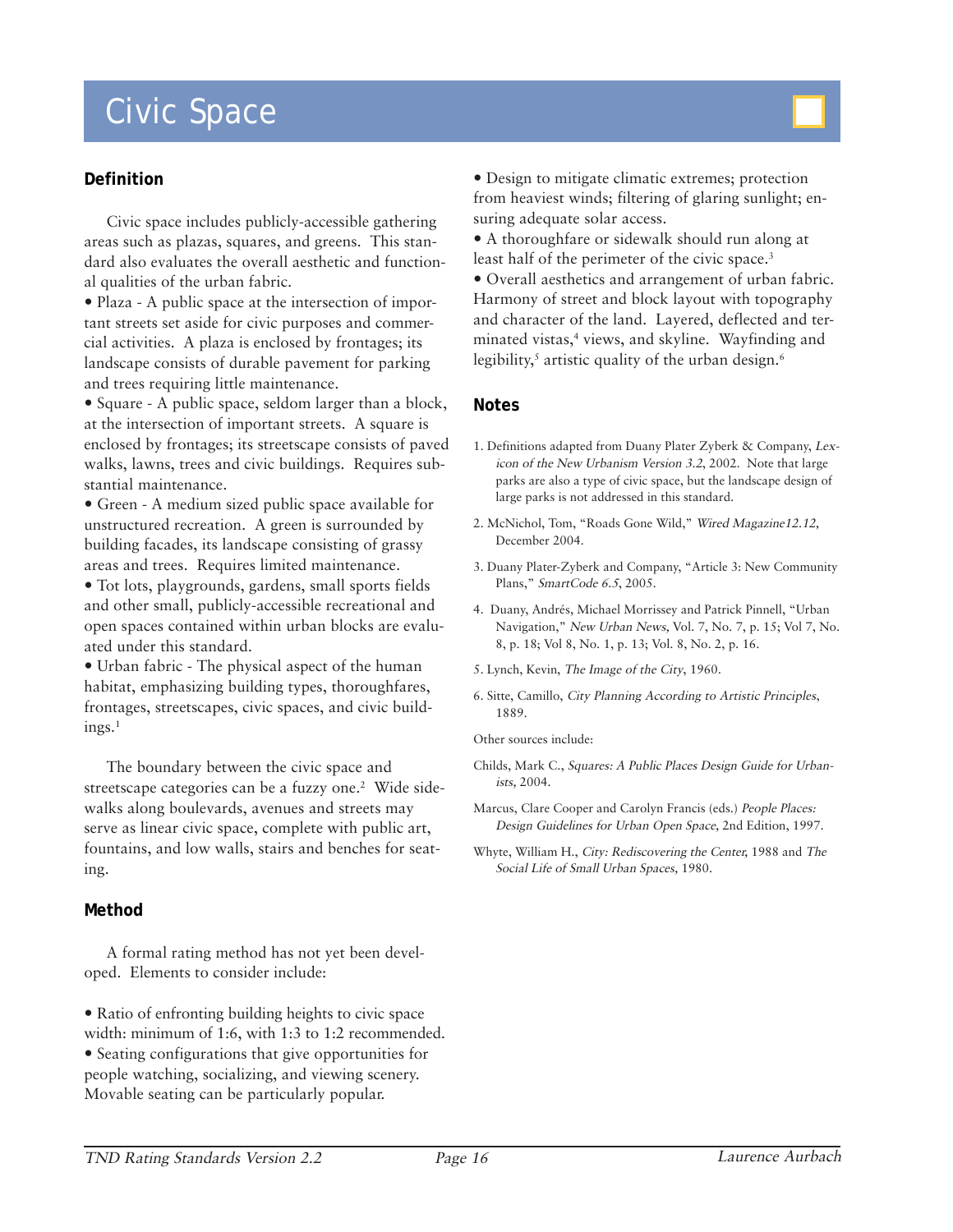

### **Definition**

The judgment of architectural quality involves a number of assumptions. Some of these assumptions may seem obvious, but are in fact controversial, given the positions advanced by leading architectural publications, academics and avant-garde practitioners.

Beauty and ugliness exist, and it is more desirable to strive for beauty than ugliness. Beauty is based on more absolute qualities such as proportion, as well as more culturally-determined qualities such as symbolism. In general, beauty is better served by honoring cultural expectations, traditions and heritage, rather than subverting them. Beautiful buildings are closely related to the scale of the human body and the comfort of the human heart. They are legible, comprehensible, and intellectually accessible. They are based on intuitive understandings of space and gravity, and on the organized complexity found in all living things.

The aesthetic quality of buildings has a major impact on the character of the spaces with which they are associated. Therefore, there will always be some overlap between this category and the streetscapes and civic space categories.

#### **Method**

No objective system has yet been devised because the determination of architectural quality requires so much subjective and intuitive judgement. Elements to consider include:

• Architecture that grows from local geography, climate and topography<sup>1</sup>

• Contextual harmony with historical, vernacular design and building practices<sup>2</sup>

• Design that reinforces safe environments, but not at the expense of accessibility.3 Presence and arrangement of doors and windows (permeability) versus blank walls

• Facades that, upon analysis, reveal "regulating lines" – invisible lines that relate the facade elements to each other and to the building itself. Rhythm and articulation of building elements, patterns of light and shade. Proportions, massing and scale of building elements and overall building proportions<sup>4</sup>

• Matching of iconography, ornamentation and sym-

bolism to the building's use and purpose<sup>5</sup>

• Appearance and durability of materials

### **Scoring**

5 stars - Whether the building is a "foreground" or "background" building, a high level of skill and experience is involved in making it noticeably attractive 4 stars - Competent, pleasant workmanship of design 3 stars - Acceptable, but may remain bothersome in some respects

2 stars - Dispiriting, banal or mostly incompetent 1 star - Actively threatening, remote, deranged or confusing

- 1. Congress for the New Urbanism, Charter of the New Urbanism, 2000, pp. 127-132 and pp. 155-159.
- 2. For guidelines on pre-1920s vernacular and traditional styles found primarily in the southern, eastern and midwestern United States, see Mouzon, Stephen A., Traditional Construction Patterns, New York: McGraw-Hill, 2004. For other styles and locations, or for more specific information about regional variations, custom-produced pattern books can provide useful guidelines.
- 3. Congress for the New Urbanism, pp. 133-139. Techniques to reduce crime include natural surveillance, territorial identification, vandal/burglar-resistant design and materials, and semipublic congregation space. See Katyal, Neal Kumar, "Architecture as Crime Control," Yale Law Journal, Volume 111, 2002, pp. 11-99. Accessed from <http://papers.ssrn.com/abstract=290756>
- 4. Hale, Jonathan, The Old Way of Seeing, chapter 4. Langhein, Joachim, "Proportion and Traditional Architecture," INTBAU Essays, Vol. 1, No. 10, <http://www.intbau.org/essay10.htm> Langhein writes: "For beginners, it is not easy to understand that the proportion mesh does not define every architectural detail. Further, the system's character of all proportional relations may be more important than the exactness in all details."
- 5. Marcantonio, Dino, "Iconography and the Transect," PLANetizen Op-Ed, May 19, 2003, <http://www.planetizen.com/oped/ item.php?id=92>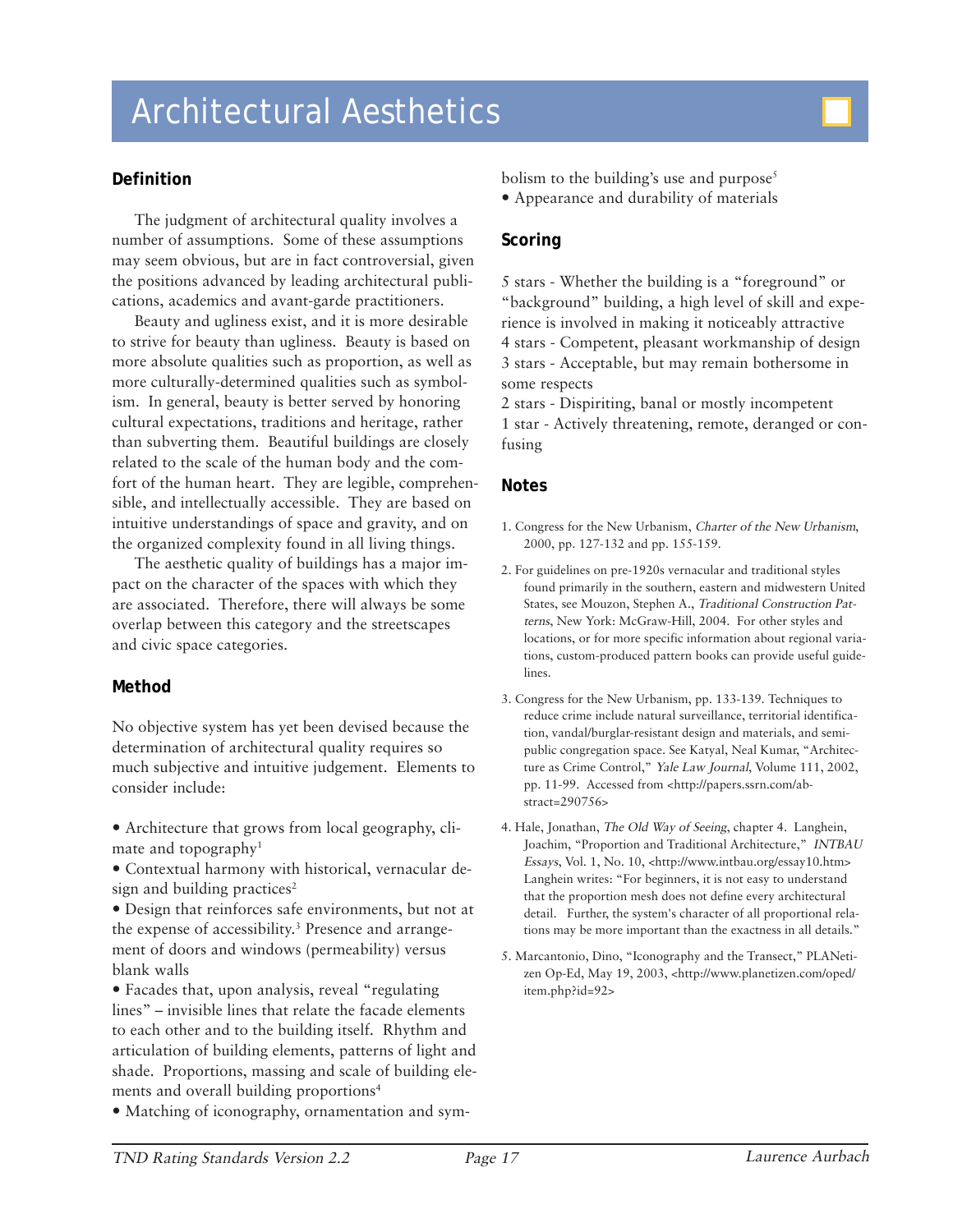# Frequently Asked Questions



## **Isn't this system incomplete? Aren't there many well designed places that do not have a good quality of life?**

It's extremely important to recognize that good design does not automatically create good places. The scope of this rating system is purposefully limited to design for two reasons: 1) To provide a sharp focus that other rating systems do not, and 2) To keep the work of developing this system at a manageable level. A complete evaluation according to the Congress for the New Urbanism (CNU) charter would involve many additional standards. Certain examples are listed below. Some are design related, while others go beyond the design-only scope of this rating system.

Even considering its design-only focus, this rating system is without question incomplete, and should be continually refined, developed and tested.

- Affordability
- Codes, association documents and governance
- Social capital, cohesion and cultural identity
- Environmental performance
- Financial performance
- y Balance of residential to nonresidential land uses
- Vertical mixing of uses
- Mix of building typologies
- Construction quality

There are situations where a specific greenfield development is as ecologically and socially responsible as a specific infill development – or even more so. A rating system should account for this.

## **Why is 5 stars equivalent to a "welldesigned, early twentieth-century, urban neighborhood in the United States"? Don't many older neighborhoods have better design quality?**

Of course, great towns and cities that have had centuries to mature set the gold standard for urban design. Most new construction, even the best of new urbanism, rates poorly by comparison. However, a rating system that only awards low scores isn't very useful. In order to maximize its usefulness, the top of the scale should be calibrated to a level that is achievable and acceptably good.

The mainstream of early  $20<sup>th</sup>$  century urban design and planning attained a remarkably sophisticated level of quality. Practitioners had the benefit of historic models to draw upon, as well as new scientific advances in building, transportation and infrastructure standards. Also, early 20<sup>th</sup> century neighborhoods developed good techniques for handling mass automobile ownership. Those neighborhoods are the most recent, extensive examples of good urbanism familiar to most people or available to visit, particularly in the western United States.

#### **What are some online sources of maps?**

y Microsoft's TerraServer (http://

terraserver.microsoft.com): Aerial photos, topo maps, distance bar scale, lat-long information, map projection information.

y USGS National Map (http://nationalmap.gov): Many forms of aerial imagery, landmark and boundary maps, distance measurement.

- Yahoo! Maps (http://maps.yahoo.com) and Mapquest (http://www.mapquest.com): Best-quality street maps with distance bar scale.
- y Global Mapper (http://www.globalmapper.com or http://mcmcweb.er.usgs.gov/drc/dlgv32pro): Free software for viewing aerial photos and plan drawings. Distance and area measurement. Requires some knowledge of cartography.

y Google Earth (http://earth.google.com/): Free software for viewing aerial photos, street networks, landmarks and businesses. Distance measurement.

• Terraserver (http://www.terraserver.com): For-sale software for viewing aerial photos and topo maps. Distance and area measurement.

#### **Who is supposed to use this system?**

This system is relatively simple compared to more comprehensive rating systems, GIS-based systems and academic research. Even though it requires some degree of training and familiarity with concepts, it is intended for use by anyone with an interest in the quality of place, such as homeowners, urban planners, designers, developers and community activists. If a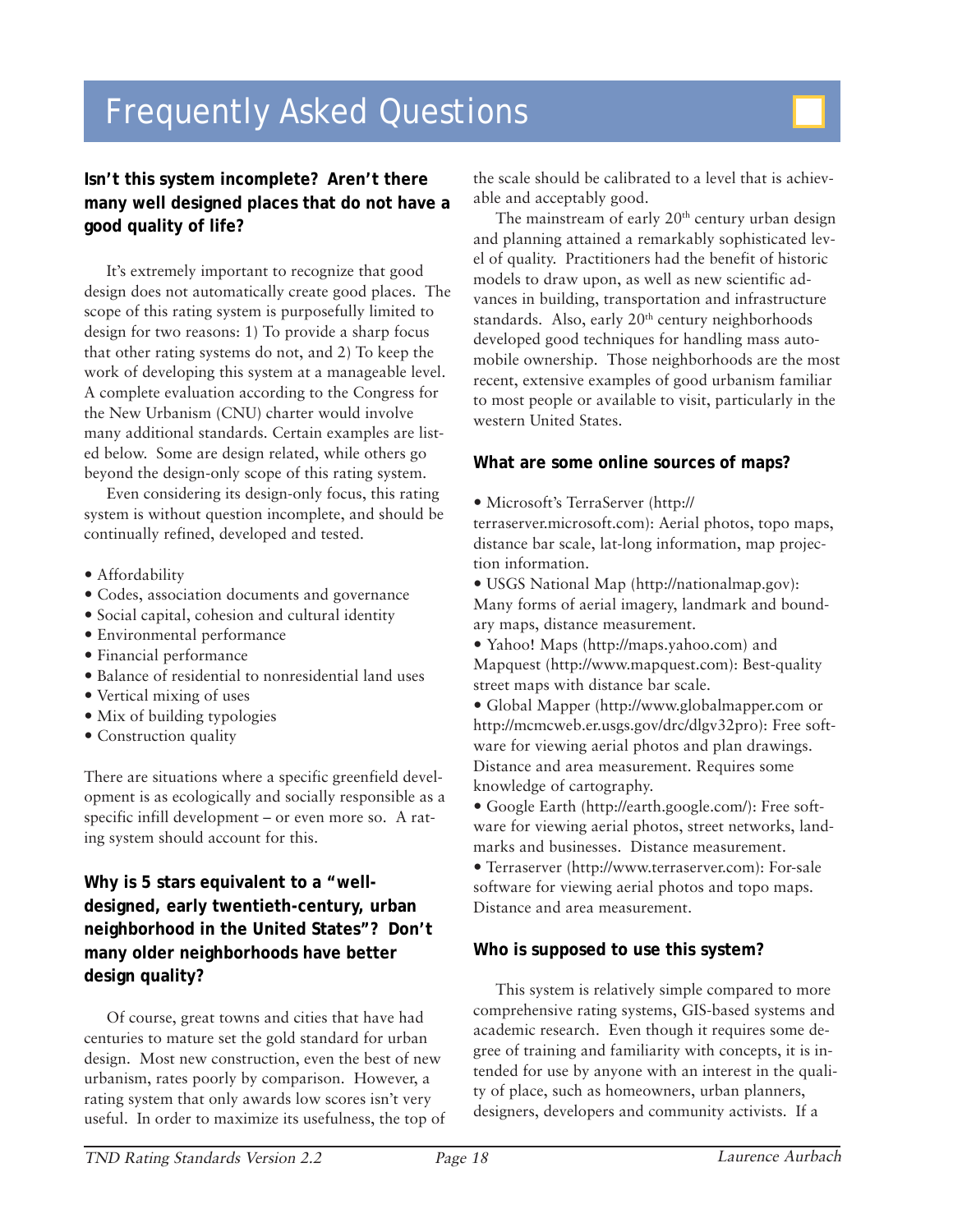# Frequently Asked Questions

standards-setting organization uses this system, it would be best to use approved evaluators with at least some minimum amount of training.

## **Is this system foolproof?**

Any system of rules and standards is susceptible to those who would meet the letter of the law while circumventing its intention. Why do standards-setting bodies like the Underwriter's Laboratory or the Good Housekeeping Institute enjoy a reputation for fairness, impartiality and reliability? It's because they use trained, experienced investigators who can best maintain the integrity of formal evaluations. At the same time, their standards are transparent and reasonably objective enough that anyone can have an idea how a product will fare in the ratings. It's better to put energy into administering a system properly than trying to make it absolutely bulletproof, which is probably impossible anyhow.

## **Should I evaluate the whole plan or just a portion of it?**

In a number of cases, only a portion of the development can be considered a TND (that is, pedestrian oriented, diverse and within walking distance of mixed use). For instance, in some master-planned communities one may find a great deal of disconnected conventional suburban development, with a more traditionally-patterned town center in the center or on the edge. Alternately, there may be pods of TND: highly connected, walkable grids of residences that are isolated and stranded like small islands within a larger master planned community, lacking truly functional, convenient connections to their surroundings.

In a cases like these, the evaluator must decide whether to rate the entire master plan or just portions of it. Therefore, one must ask:

• Does all the property have the same ownership structure, owned by the same owner(s)?

• Is it all being developed by the same developer?

• Was it all planned by the same designer, at the same time, using a single overall vision?

• Is it all being developed under the same legal codes and regulations?

 $\bullet$  Does the TND component fail to stand on its own as a neighborhood, lacking a significant population of residents?

If the answer to most of these questions is "yes," it makes more sense to evaluate the master plan as a whole.

## **Weighting: Aren't some standards more important than others?**

The greatest obstacle to widespread use of neighborhood rating systems is that everyone has different priorities and ideas about what makes a neighborhood great. Even within the limited scope of this system – design – the differences are strongly held and seemingly unbridgeable.

A possible resolution is presented on the next page. The worksheet allows investigators to assign a weight to each standard. You can assign a higher weight to the standards you think are a priority. So for example, if you think sidewalks are the most important element of good neighborhood design, assign a high weight to the public frontage standard. If you think location is the most critical factor, assign the highest weight to that.

The author's suggested weights are:

 $\bullet$  Eight points each for connectivity.

• Twopoints for each of the proximity standards (town center, schools, parks, transit).

y Four points for all other standards.

Once you have determined the number of stars and the weight for each standard, you can add up the score. The worksheet converts all scores to a 1-to-100 scale. Therefore, many investigators can use different weighting schemes, but all who use the worksheet will finish with overall neighborhood scores that are on the same 1-to-100 scale.

We recommend that you develop or adopt a weighting scheme that makes sense to you, and then use it consistently in all your neighborhood evaluations. Don't change your weighting scheme from evaluation to evaluation, because your results won't be comparable to each other. Inconsistent results are of little use to you and to others who may be interested in your evaluations.